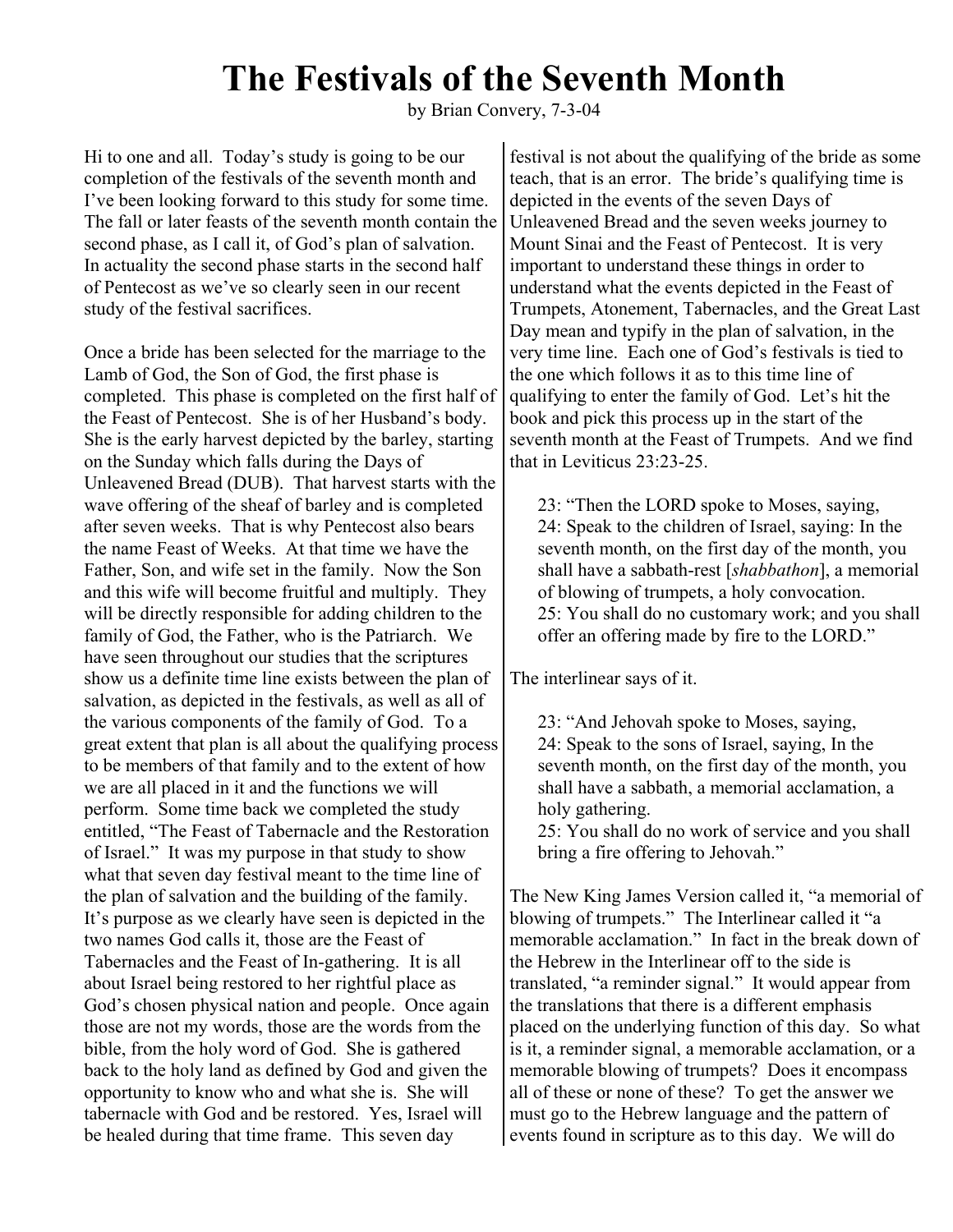that in a minute. Let's first address God's very first command about this day. He instructs us that it is to be kept on the first day of the seventh month. That is the only commanded time that this festival or appointed time of meeting can take place to be pleasing to God. Those who follow the Rabbinical Calendar, often keep this function on a day that is not commanded by God. As most of us are aware, the Rabbinical Calendar calls the day they keep as the Feast of Trumpets, New Year. Now there is no command in the bible to do so. In fact the bible in Exodus 12:2 states:

2: "This month shall be **your** beginning of months; it shall be the first month of the year to you.

That's very clear. Now what month is the bible talking about here in Exodus 12:2? Abib! Exodus 13:4, 23:15, 34:18 and Deuteronomy 16:1 absolutely confirm that. It is clearly not talking about the seventh month of Tishri is it. The Rabbinical Calendar uses the first day of Tishri as their calculating point for the calendar thus they call it the New Year. We're not going to get into any sort of lengthy discussion on that subject for it can be found in the calendar study article. But two important points need to be brought up at this time. The one we have just addressed, and the other is Rabbinical postponements or *dehiyyot*. The authors of the Rabbinical Calendar used at present, were very dedicated to their traditions, so much so, that the traditions took precedent over the word of God, as is clearly displayed in the Mishnaic and Talmudic teachings. In brief, if the first day of Tishri fell on a day of the week that would make the Feast of Atonement fall on a Friday or Sunday, they adjusted it. If it would cause the last day of the Feast of Tabernacles, *Hoshana Rabba*, to fall on a Saturday, they would once again adjust it so it did not. Once they adjusted one of these they would then have another problem because they would have affected the actual number of days in a year so they needed to add another adjustment. All this is covered in detail in the calendar study, and covered in detail in the Encyclopedia Judaica, and many other sources for that matter. With all this tampering with God's direct instruction they have lost sight of what this day represents, as well they keep it the majority of the time on a day not appointed by God. So it should come as no surprise that those who follow their erroneous

traditional calendar are also confused about the prophetic events which will take place on this day. No it is not a New Year's celebration, and no it is not kept on the last day of the sixth month or the second day of the seventh month. God tells us it is to be kept on the first day of the seventh month with no exceptions whatsoever. The first day that the new moon is visible from Jerusalem is the start of the month. That is the simple instruction God has left us. Yes, the law goes forth from Jerusalem as Isaiah 2:3 tells us. God has not changed that. God has not given Rabbinical Jews any authority in the matter. Unfortunately the deceived of this world and of those called of God have placed their hope in the false calendars of men which have changed the appointed times of God, His *moedim*. They keep the wrong New Year, Passover, Days of Unleavened Bread, Pentecost, Trumpets, Atonement, Tabernacles, and Last Great Day the vast majority of the time. In fact they always are in error on the first three, Passover, Unleavened Bread, and Pentecost for many reasons. Earlier we talked about three different translations of Leviticus 23:24. When God names His feast days, He is always telling us about the events they are depicting. I think we all understand that. For instance, the Passover of the Lord is just that, when He protected the firstborn of Israel when the death angel passed over. We can see the same things in all names of the feasts. That holds up as well for the first day of the seventh month. Let's examine this. The New King James says of it in verse 24.

24: "Speak to the children of Israel, saying, In the seventh month, on the first day of the month, you shall have a sabbath rest, [*shabbathon* #7677] a memorial of blowing of trumpets, a holy convocation. [or *miqra* which means rehearsal]"

The Hebrew word for memorial here is #2146. Strong's says of it:

" *zikrown*, from #2142 a memento, or memorable thing, day or writing and is translated memorial or record. It's root word is *zakar*, which is a prime root"

and Strong's says it means:

"to mark so as to be recognized, i.e. to remember, by implication to mention."

The Brown Driver Briggs says of it:

"memorial remembrance as memorial day,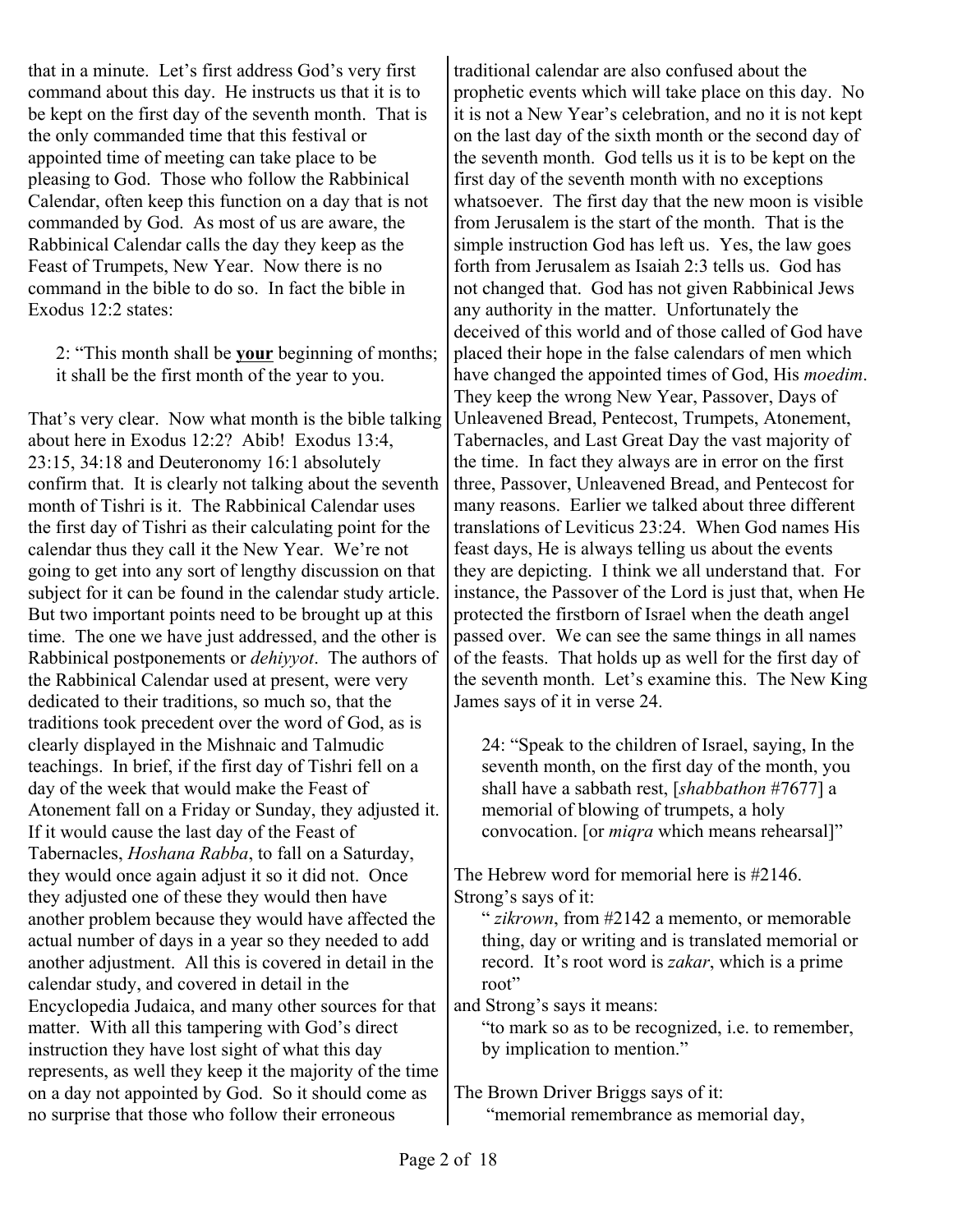memorial usage, memorial objects, memorial records, etc..."

It says of its root:

"remember as in recall or call to mind."

This is very important because this Hebrew word meaning remembrance or something to be called to mind precedes the Hebrew word, *teruwah* #8643. Strong's says of it:

"from #7321 clamor, i.e. acclamation of joy or a battle cry especially clangor of trumpets as in alarm. It's root is *ruwa* #7321."

Strong's says of it:

"a prime root, to mar especially by breaking, figuratively to split the ears with sound, i.e. shout for alarm or joy."

The Brown Driver Briggs says:

"of #8643 *teruwah*, shout or blast of war, alarm or joy, etc... 1) Alarm of war, war cry. It gives the example of Joshua 6:5."

The Interlinear says of Joshua 6:5

5: "And it shall be when they make a long blast with the ram's horn, and when you hear the sound of the horn, all the people shall shout [#7321] with a great shout; [#8643] and the wall of the city shall fall down flat, and the people shall go up each man in front of him."

2) Blast for march. Numbers 10:5-6

5: "When ye blow an alarm, [#8643] the camps that lie on the east side shall then pull up. 6: When ye blow [#8628] an alarm [#8643] the second time, the camps that lie on the south side shall pull up: they shall blow [#8628] an alarm [#8643] for their journeys."

This is obviously talking about the blowing of the silver trumpets. Leviticus 25:9

9: "Then shalt thou cause an alarm (#8643) the ram's horn to pass over [something very important here brethren] in the seventh month, in the tenth of the month..."

Once again this alarm is the blowing of a ram's horn as

we're looking at Trumpets here or the silver trumpets. But it's used as the blowing of horns. There's just absolutely no question about that from scripture. We have seen the word to describe a great shout by people at the time the trumpets were blowing, as well as representing the result of the blowing of the silver trumpets and a ram's horn. The Brown Driver Briggs goes on to mention two other categories as well, but the point I am making here should be clear to all. The Hebrew word, *teruwah*, or #8643 can be used in both shouting and trumpet blasts. There are some of my friends that insist it is only about shouting. That is an error and can lead to a false understanding of the prophetic events of the first day of the seventh month. So what is God telling us about this day? What are we to be rehearsing by keeping it? What is it that has to be brought to memory when we keep it? What is it depicting? Are we to be remembering a great shout or a trumpet blast? Which of the two if any at all? The prophetic activities of this day give us the answers brethren. The clear and undeniable time line of the plan of salvation as depicted through the keeping of the festivals of God is found in Revelation 19 and 20. In Revelation 19:7-8 we see the marriage of the Lamb and His wife. This depicts the Feast of Pentecost or the Feast of Weeks. In verses 11-16 we see Jesus Christ, the Word of God, returning to the earth with His bride to make war.

11: "Now I saw heaven opened, and behold, a white horse. And He who sat on him was called Faithful and True, and in righteousness He judges and makes war.

12: His eyes were like a flame of fire, and on His head were many crowns. He had a name written that no one knew except Himself.

13: He was clothed with a robe dipped in blood, and His name is called The Word of God. 14: And the armies in heaven, clothed in fine linen,

white and clean, followed Him on white horses. 15: Now out of His mouth goes a sharp sword, that with it He should strike the nations. And He Himself will rule them with a rod of iron. He Himself treads the winepress of the fierceness and wrath of Almighty God.

16: And He has on His robe and on His thigh a name written: KING OF KINGS AND LORD OF LORDS<sup>"</sup>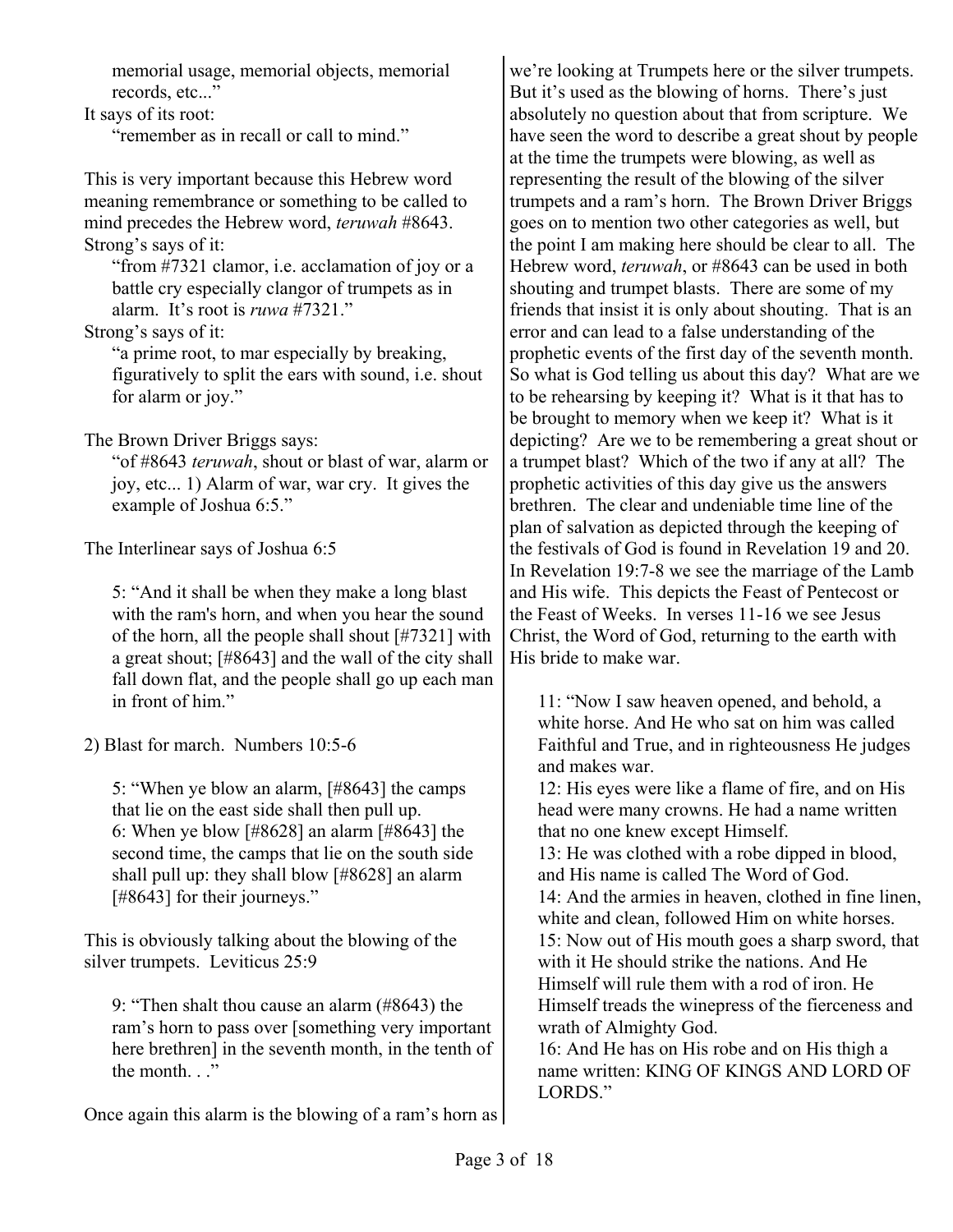There is no misunderstanding who this is. In fact, there should be no misunderstanding who they are. Here we see the Word of God who is also the Lamb of God in verse 7, returning to the earth to make war and bring judgment on the nations. He is accompanied by His wife, the 144,000, who are clothed in fine linen, white and clean, just as verse 8 depicts her and they are riding white horses like Him. We have often referred to this time period as that of the seventh trump. As we understand this is the trumpet of war. That is what is being discussed as well in Revelation 11:15-19.

15: "Then the seventh angel sounded: And there were loud voices in heaven, saying, The kingdoms of this world have become the kingdoms of our Lord and of His Christ, and He shall reign forever and ever!

16: And the twenty-four elders who sat before God on their thrones fell on their faces and worshiped God,

17: saying: We give You thanks, O Lord God Almighty, The One who is and who was and who is to come, Because You have taken Your great power and reigned.

18: The nations were angry, and Your wrath has come, And the time of the dead, that they should be judged, And that You should reward Your servants the prophets and the saints, And those who fear Your name, small and great, And should destroy those who destroy the earth.

19: Then the temple of God was opened in heaven, and the ark of His covenant was seen in His temple. And there were lightnings, noises, thunderings, an earthquake, and great hail."

Christ now returns to the earth for judgment and war. Not only has He returned to judge the nations, but also the devil as well. His return is to rule also and the word there is *poimen*, shepherd. This all commences when the temple of God is opened in heaven and the ark of the covenant is seen in heaven and He and His chosen bride are seen on white horses. This all happens at the sound of the seventh angel blowing the trumpet of war. Christ and His bride are in heaven here. They are not on the earth when this starts. In Revelation 19:7-9 we clearly saw that the bride was in heaven with the Lamb at the marriage supper. Revelation 19 shows us this precedes the seventh trumpet of His return to earth to make war and in fact

His wife is with Him. We have not always recognized this in the past have we? In fact many still do not accept this truth from the scripture today. We know for a fact that the seventh trumpet of war is not the last trumpet mentioned in 1 Corinthians 15:52 or 1 Thessalonians 4:16. Those are referring to the two silver trumpets that are blowing on the Feast of Pentecost at the time of the first resurrection, the time of the bride being united with her husband. First those who are dead, that's the first trumpet, and then those who are yet alive at the second or last trumpet. They are gathered to Christ in the air for the marriage supper. We have followed these teaching and patterns in great detail in the past and are aware of where they fit in the time line of the plan of salvation. The study entitled, "Pentecost and all it's Fullness" covers this thoroughly. This first day of the seventh month is the day of the seventh angel blowing the seventh trumpet of war. That is not a coincidence brethren. Seventh month, seventh angel, seventh trumpet, it is definitely something that should be brought to memory on this day, the first day of the seventh month. It is the start of Christ's reign on earth. He will judge the nations and make war on them at the onset of His rule. Remember what we read in Revelation 11:19, the ark of the covenant was seen in His temple. Now why would the scripture tell us that at this point in time just as He is about to make war? Let's follow the patterns. Remember Jesus Christ is the same yesterday, that's the old testament; today, the new testament; and forever, the kingdom. We can read of the accounts where the ark accompanied Israel to the scene of battles. 1 Samuel 4 and 2 Samuel 11 are just two of these times. In Joshua 6 we read the account of Israel's first battle having crossed into the promised land. That is very significant brethren. Not the time frame of it, but the event. In Joshua 6:2

2: "And the LORD said unto Joshua, [remember translated Yeshua] See, I have given Jericho into your hand, the king and the mighty men of valour."

Who does Jesus Christ slay when he returns to the earth for war in Revelation 19:18? Kings, captains, and mighty men. Don't forget this is at the time the ark of the covenant appears in heaven. Look what takes place in Joshua 6:3-7

3: "You shall march around the city, all you men of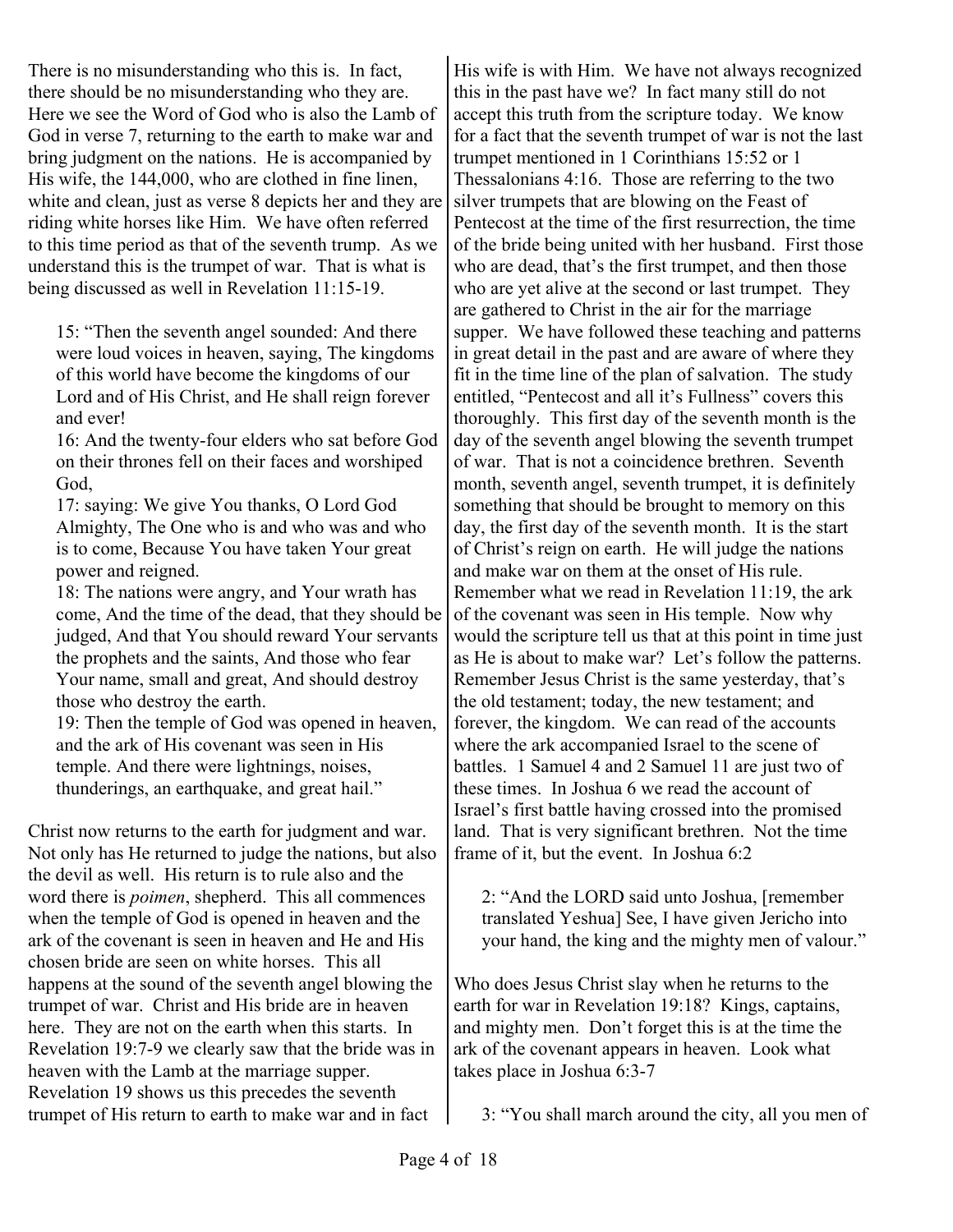shall do six days.

4: And seven priests shall bear seven trumpets of rams' horns before the ark. But the seventh day you shall march around the city seven times, and the priests shall blow the trumpets.

5: It shall come to pass, when they make a long blast with the ram's horn, and when you hear the sound of the trumpet, that all the people shall shout with a great shout; then the wall of the city will fall down flat. And the people shall go up every man straight before him.

6: Then Joshua the son of Nun called the priests and said to them, Take up the ark of the covenant, and let seven priests bear seven trumpets of rams' horns before the ark of the LORD.

7: And he said to the people, Proceed, and march around the city, and let him who is armed advance before the ark of the LORD."

Is this all coincidental; Yeshua, trumpets shouting, priests, ram's horns, a city being destroyed, ark of the covenant, promised land, a kingdom and king, his mighty men defeated, in fact a great slaughter? We can spend a lot of time following all these up, but that is not my purpose today. It is my belief that this account here, of Jericho, just after they crossed into the promised land is reminiscent of many events of the Feast of Trumpets and the war that takes place on that first day of the seventh month when Christ returns to establish His kingdom. Look at another tidbit to support this. Jericho is the Hebrew word #3405 *Yeriychoh*, Strong's says of it:

"perhaps from #3394 it's month or else from #7306 fragrant, Jericho or *Yeriychoh*, a place in Palestine."

I ask was Jericho fragrant to God? No, it was a stench. He ordered everything in it killed including the livestock. So let's follow the other lead, month or #3394. That is *Yareach*, Strong's says:

"from the same as #3391 the moon. Strong's says of #3391, it's root *Yerach*, from an unused root of uncertain significance, a lunation, i.e. a month."

Again I ask is this all a big coincidence or is God telling us something here about similar activities which will happen at the Feast of Trumpets which falls on the New Moon of the seventh month. That is the lunation

war; you shall go all around the city once. This you for anyone who missed it. The armies of heaven who accompany Jesus to war will proceed before the ark of the covenant and don't forget they are kings and priests with Christ. In Numbers 10:35

> 35: "So it was, whenever the ark set out, that Moses said: Rise up, O LORD! Let Your enemies be scattered, And let those who hate You flee before You."

Now let's pick up the events and the battle of the Feast of Trumpets from where we left off in Revelation 19:17-21

17: "Then I saw an angel standing in the sun; and he cried with a loud voice, saying to all the birds that fly in the midst of heaven, Come and gather together for the supper of the great God, 18: that you may eat the flesh of kings, the flesh of captains, the flesh of mighty men, the flesh of horses and of those who sit on them, and the flesh of all people, free and slave, both small and great. 19: And I saw the beast, the kings of the earth, and their armies, gathered together to make war against Him who sat on the horse and against His army. 20: Then the beast was captured, and with him the false prophet who worked signs in his presence, by which he deceived those who received the mark of the beast and those who worshiped his image. These two were cast alive into the lake of fire burning with brimstone.

21: And the rest were killed with the sword which proceeded from the mouth of Him who sat on the horse. And all the birds were filled with their flesh."

Very familiar scriptures to us. There are many prophesies we could turn to, to get further details on this battle. We are not going to do that at this time. However, I do want to point something out here. Verse 20 tells us the lake of fire is in place at the Feast of Trumpets. That is important why? Because with the Feast of Trumpets eternal judgment starts. We see the beast and the false prophet are thrown into it while yet alive. They're finished brethren. No resurrection for them. They are judged by Christ and eliminated forever. Remember verse 11, "Then I saw heaven opened." That's the same as Revelation 11:19, remember that!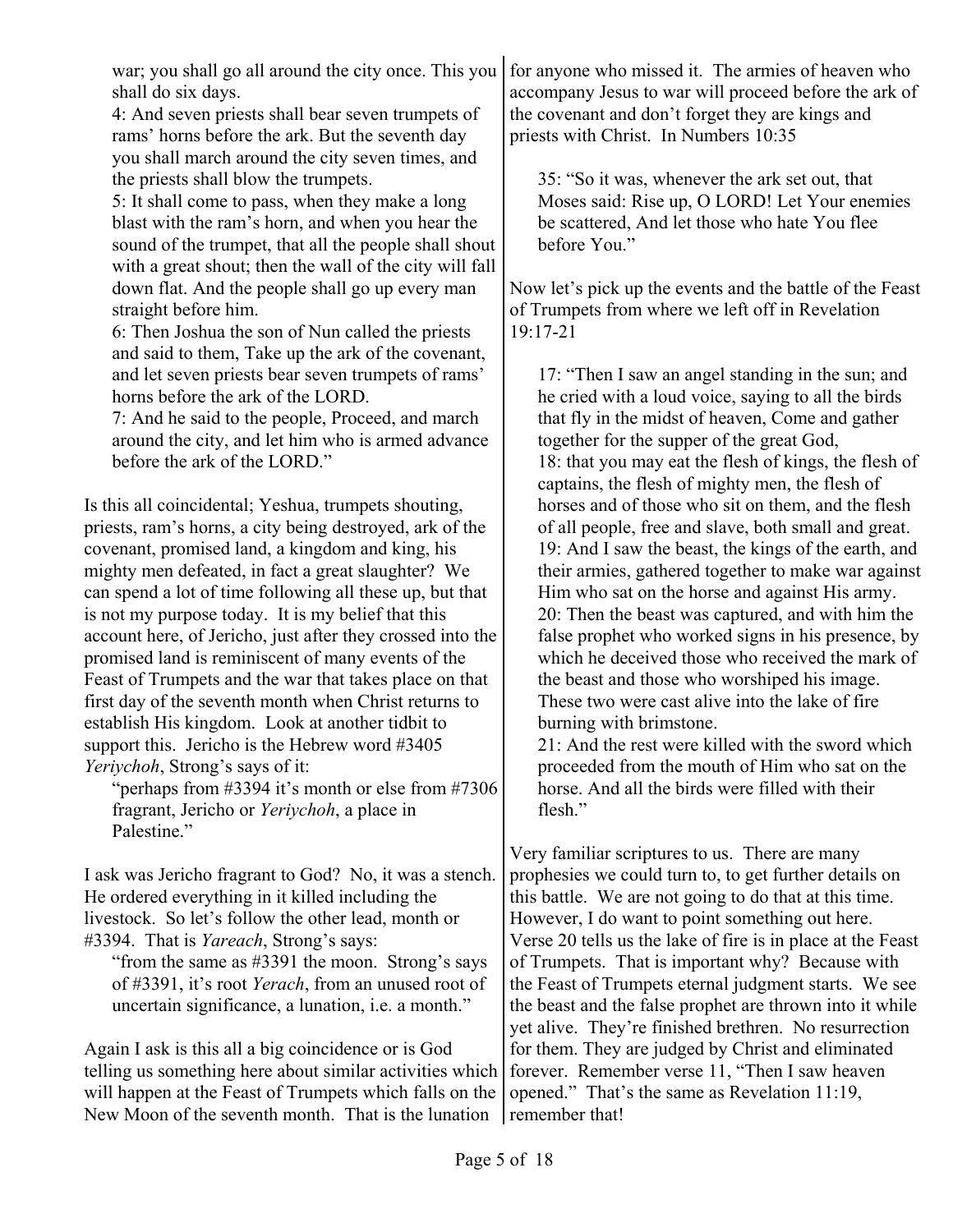11: "Now I saw heaven opened, and behold, a white horse. And He who sat on him was called Faithful and True, and in righteousness He judges and makes war."

The subsequent verses in Revelation 19 give us some of these details of judging and making war. It is very important to understand both aspects of this day of blowing of trumpets. All too often in the past we as a church have focused on this day as a day of war and a day of resurrection. The war was right, but the resurrection was and for many still is an error. We need to focus on righteous judgment to get the other key to the importance of this day and the time line. Here's where righteous judgment starts with the nations. Do all the nations receive righteous judgment on this day? No, they don't. In fact, only the beast and false prophet do. Now why only them? Because they have committed the unpardonable sin. They know exactly who and what they're fighting and had been opposing all the preceding years of their rulership. In cooperation they've prompted the following remember, "Worked signs in his presence by which he deceived those who received the mark of the beast and those who worshiped his image." All the armies gathered to fight against Christ and His bride. All of them gathered are deceived. That's why they are killed by the sword which precedes from the mouth of Christ and not thrown into the lake of fire. They will have a chance to repent or for that matter not repent in the future. The beast and the false prophet had passed that opportunity by many years prior to this battle and judgment. Up to this point righteous judgment was on the Church, but not all the Church. Let's review that. Let's go to Hebrew 5:12-6:6 as it gives us the criteria for this judgment.

12: "For though by this time you ought to be teachers, you need someone to teach you again the first principles of the oracles of God; and you have come to need milk and not solid food.

13: For everyone who partakes only of milk is unskilled in the word of righteousness, for he is a babe.

14: But solid food belongs to those who are of full age, that is, those who by reason of use have their senses exercised to discern both good and evil.

1: Therefore, leaving the discussion of the elementary principles of Christ, let us go on to perfection, not laying again the foundation of repentance from dead works and of faith toward God,

2: of the doctrine of baptisms, of laying on of hands, of resurrection of the dead, and of eternal judgment.

## 3: **And this we will do if God permits**.

4: For it is impossible [we are going to see why and why only God can permit this to happen] for those who were once enlightened, and have tasted the heavenly gift, and have become partakers of the Holy Spirit,

5: and have tasted the good word of God and the powers of the age to come,

6: if they fall away, to renew them again to repentance, since they crucify again for themselves the Son of God, and put Him to an open shame."

Every human being who has ever lived or will yet be born will have this opportunity brethren, but they won't all have it at this time. There is a time line to the plan of salvation. When they have been given the opportunity to receive the spirit of God to assist them in becoming skilled in the word of righteousness as we just read and if they truly reject it, there is no hope for eternal life, there only remains the lake of fire. This righteousness of the word is the same righteousness talked about in Revelation 19:11, "that the word of God will judge by." It is the Greek word, *dikaiosune*, or #1343 in the Strong's. It says of it:

"from #1342, equity of character or act, specifically Christian justification."

But it's a lot more than that. Listen to some of what Vine's says about it.

"#1343 is the character or quality of being right or just, it was formerly spelled righteousness which clearly expresses the meaning, it is used to denote an attribute of God, example Romans 3:5 the contents of which shows that the righteousness of God means essentially the same as its faithfulness or truthfulness, that which is consistent with his own nature and promises. Romans 3:25-26 speaks of his righteousness as exhibited in the death of Christ which is sufficient to show men that God is neither indifferent to sin nor regards it lightly. On the contrary it demonstrates that quality of holiness in Him which must find expression in His condemnation of sin."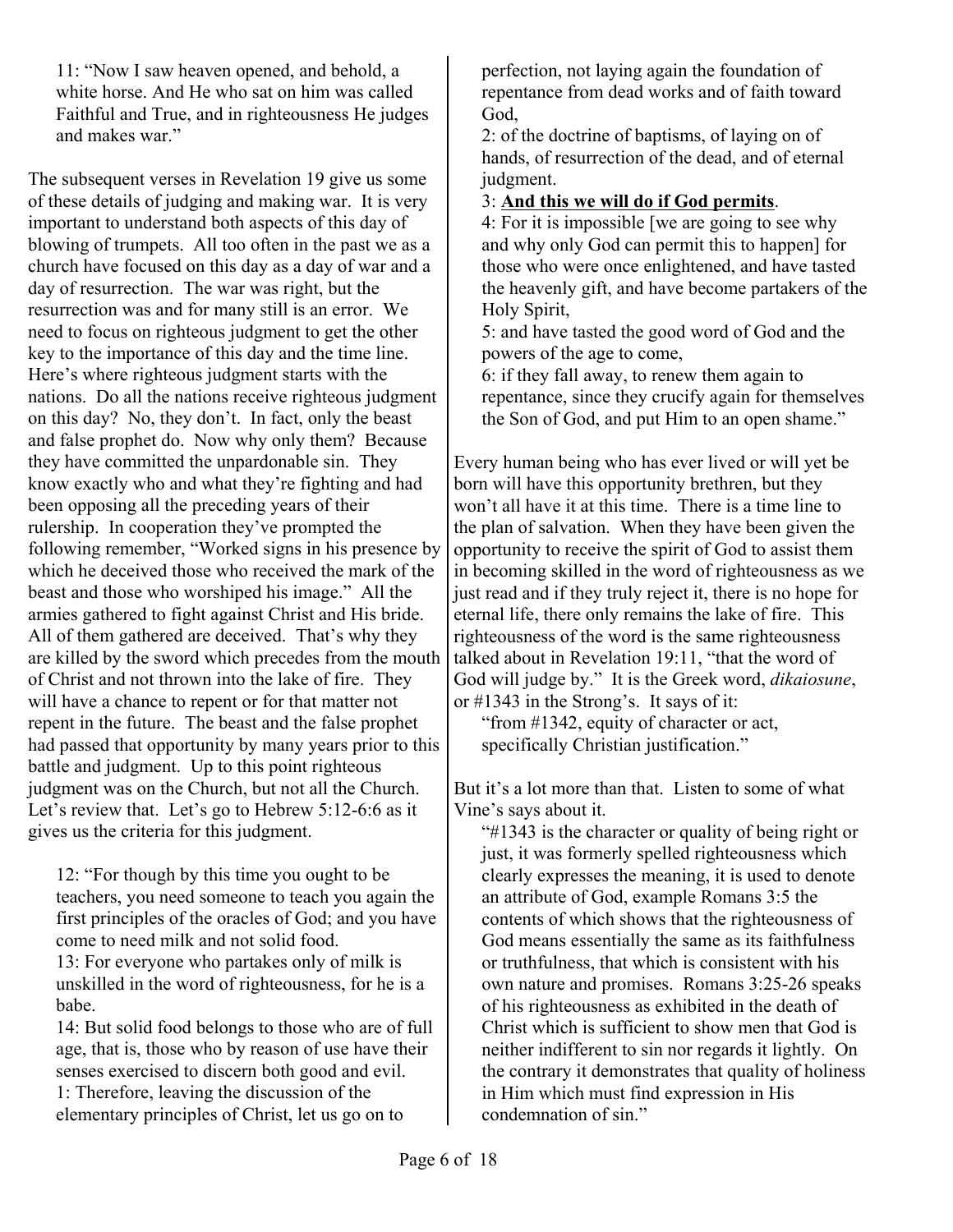Please ask ourselves, do we have that faithfulness of truth dwelling in us? Do we have an abhorrence toward sin? When we stumble through a sin, do we acknowledge that we've done so and repent? Are we sickened by the sinful judgments that surround us which are put forth as righteous acts? It's a character issue! It is a very personal issue! None of us can complete it for another! It is one on one with God. Vine's continues on with lots to say about this righteousness. It is all about being in a right relationship with God through Christ. That is why He will be the judge of it. Somewhere along the line, the beast and the false prophet commit this unpardonable sin and are thrown directly into the lake of fire and thus eternal death.

On the first day of the seventh month we are to bring a lot of things to remembrance. We've been forewarned and enlightened to the events of this day from the scriptures over the years. It is a day of trumpet sounding. Christ and His bride are about to establish the kingdom of God on earth, the promised land, the fulfillment of God's promises to us all. Just as physical Israel lead by Joshua entered the promised land across the Jordan and basically fought against the foes of God so too will Christ and spiritual Israel. The second phase of the plan of salvation is in full swing when it happens. Christ's rule will be established first over men and then over Satan and then physical Israel will be restored and have the opportunity to complete that physical plan God had started so long ago. Then all mankind will have the opportunity to receive the gift of the spirit of God. We will cover all of that in this study shortly. One other point about this feast day. Some profess that each new moon day is a holy convocation on which no work can be done. That would be a *shabbath*, #7676 or *shabbathon*, #7677. If that's so why does God tell us that this specific new moon day must be a holy convocation, a *miqra*, and no customary work can be done on it. The answer is plain to see. Only the *moedim* or appointed times of God which are to be *shabbaths* or *shabbathons* are listed in Leviticus 23. God tells us that from the beginning of verse 2

2: "Speak to the children of Israel, and say to them: The feasts [moedim] of the LORD, which you shall proclaim to be holy convocations, these are My feasts<sup>"</sup>

The Interlinear translates it in the Hebrew

2: "Speak to the sons of Israel, and ye shall say to them, the set feasts of Jehovah, which ye shall proclaim them gatherings holy, these are my set feasts."

And then God lists them and there functions in the balance of Leviticus 23, and here is where He tells us which ones are holy *shabbaths* and *shabbathons,* to be kept without doing any work. Did God omit one? Did God forget to include a holy convocation which is also a *shabbath* or *shabbathon*? We all have to be the judge of these things brethren. He didn't once number here that every new moon day was to be one. These very special appointed times are very important to God and the time line to the plan of salvation. They are our road map to the peace of Christ and the hope which lies in us.

Now let's move on to the next great event in the time line of the plan of salvation. It too is now under assault as to the word of righteousness. Leviticus 23:26-32

26: "And the LORD spoke to Moses, saying: 27: Also the tenth day of this seventh month shall be the Day of Atonement. It shall be a holy convocation for you; you shall afflict your souls, and offer an offering made by fire to the LORD. 28: And you shall do no work on that same day, for it is the Day of Atonement, to make atonement for you before the LORD your God. 29: For any person who is not afflicted in soul on

that same day shall be cut off from his people. 30: And any person who does any work on that same day, that person I will destroy from among his people.

31: You shall do no manner of work; it shall be a statute forever throughout your generations in all your dwellings.

32: It shall be to you a sabbath of solemn rest, and you shall afflict your souls; on the ninth day of the month at evening, from evening to evening, you shall celebrate your sabbath."

There's a lot of instruction contained within these seven verses of the bible. Now we're going to focus on just those relevant to the study of the time line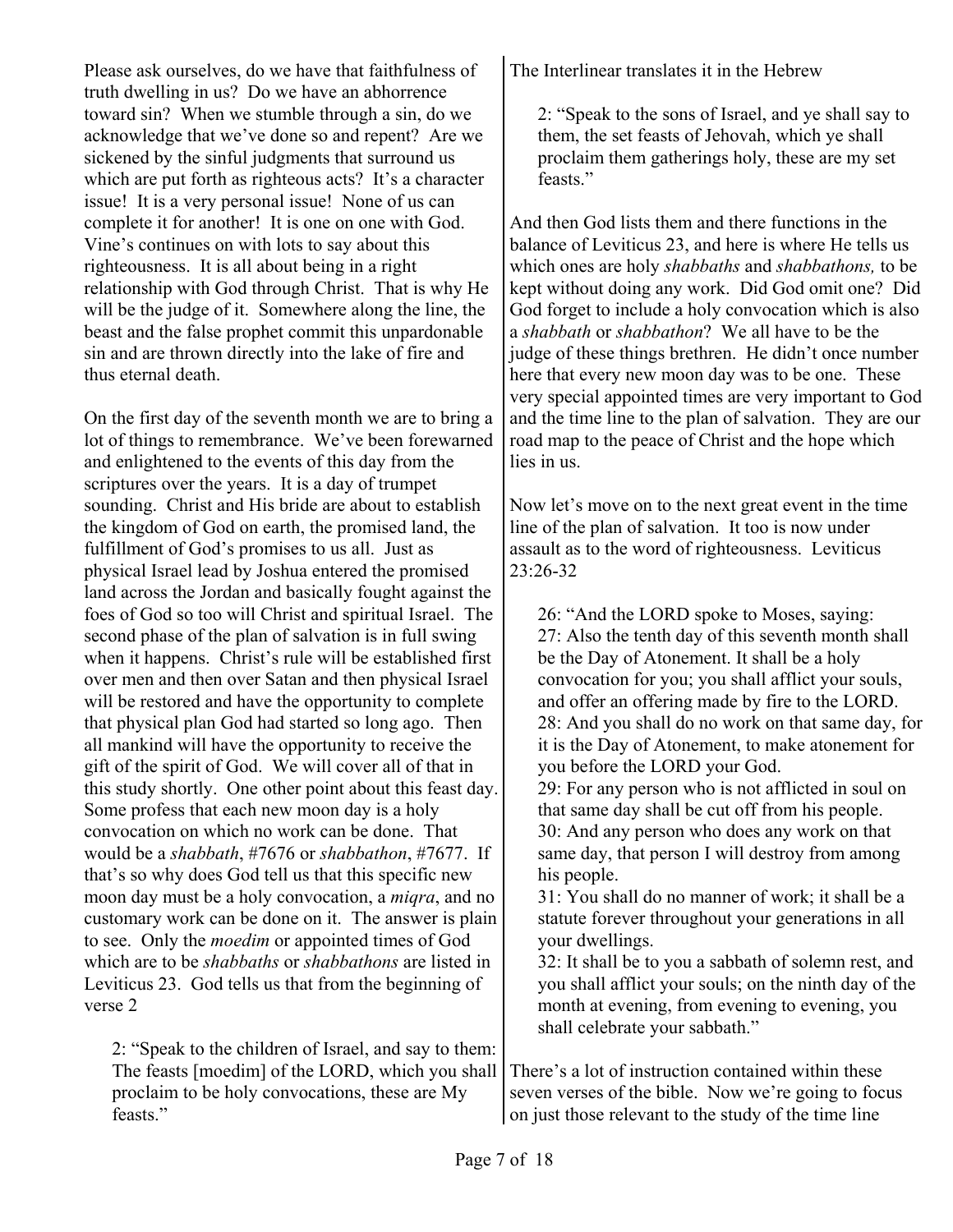represented in the festivals of the seventh month. It is very clear that verse 27 states that the Day of Atonement is on the tenth of the month. The Interlinear translates it: "On the tenth of this seventh month shall be a day [#3117 *yowm*] of Atonement." Of course we know *yowm* can be just the daylight period of time or a total 24 hour period which is talking about here because it's clarified later on as we'll see. Now God has just told us that the tenth day of the seventh month is the time period of this appointed time or feast. That time period starts at sunset at the end of the ninth and ends at sunset at the start of the eleventh day. Despite that clarity, there are some who teach and profess and thus deceive others into keeping the ninth of the month as the Day of Atonement. They stumble blindly over the word of God and would have others do likewise, in spite of what we just read in verse 27 and what is also repeated in Numbers 29:7 which says

7: "On the tenth day of this seventh month you shall have a holy convocation. You shall afflict your souls; you shall not do any work."

In spite of that, they go to Leviticus 23:32 and claim it says not the tenth, but the ninth day of the seventh month is the Day of Atonement. Let's look into their error for a moment. It's a very big one when it comes to the events of the time line for Israel and the plan of salvation. From the New King James:

32: "It shall be to you a sabbath of solemn rest, and you shall afflict your souls; on the ninth day of the month at evening, from evening to evening, you shall celebrate your sabbath."

Let's acknowledge right up front that this is not a very good translation of the Hebrew, but it is good enough to confirm that the Day of Atonement is on the tenth of the month if we believe the bible and its patterns. The Interlinear:

32: "It is a sabbath of rest to ye, and ye shall humble yourselves in the ninth of the month at evening, from evening until evening, ye shall keep your sabbath."

Here we are told that at a certain time on the ninth of the month the Day of Atonement begins. It says this specific time is at evening. Then we are told this day, or *yowm*, lasts from evening to evening. Here is where the deceivers problem is. They teach the error that a day is not from sunset to sunset. Some teach that the day starts at sunrise, etc... Some others teach that the Hebrew word used for evening here three times has different starting points. Some say it starts at noon hour, some at three in the afternoon, some not until three stars are visible in the night's sky. We have studied these non-biblical teachings in the past by using the bible to easily show they are errors. If the teachers and believers of these errors were to admit that verses 26-32 here were teaching that the Day of Atonement started at the end of the ninth day at sunset until the end of the tenth day at sunset, they would be contradicting their erroneous doctrines on other subjects. So in their vanity and denial of the incredibly clear scriptures here, they trample down the word of God. Remember what we are taught about this function, this act, in Ezekiel 34:17-21 and who's involved. The Interlinear:

17: "And you, my flock, so saith the Lord Jehovah; Behold, I judge between lamb and lamb [that's those who are young by that standards], between the rams and the he goats. [those who are of age and grown, some to good which are rams and some to evil which are he goats]

18: Is it a small thing to you to have fed on the good pasture, but ye must trample the rest of your pastures with your feet? and have you drunk of the clear waters, but the rest ye must foul with your feet?

19: And as for my sheep, what your feet have trampled they must feed on; and what your feet fouled they must drink.

20: So the Lord Jehovah says this to them; Behold, I myself, will even judge between the fat lamb and the lean lamb.

21: Because ye have thrust with side and shoulder, and pushed all the weak with your horns, [those are the actions of a he goat, not a ram] until you have scattered them to the outside:"

God tells us here that there will be those who have been called at this time who will not grow into mature individuals discerning good food from evil food and who will attempt to foul the good food of God so that others in the flock eat contaminated food, unclean food. So I say to us all, "Be on guard for these he-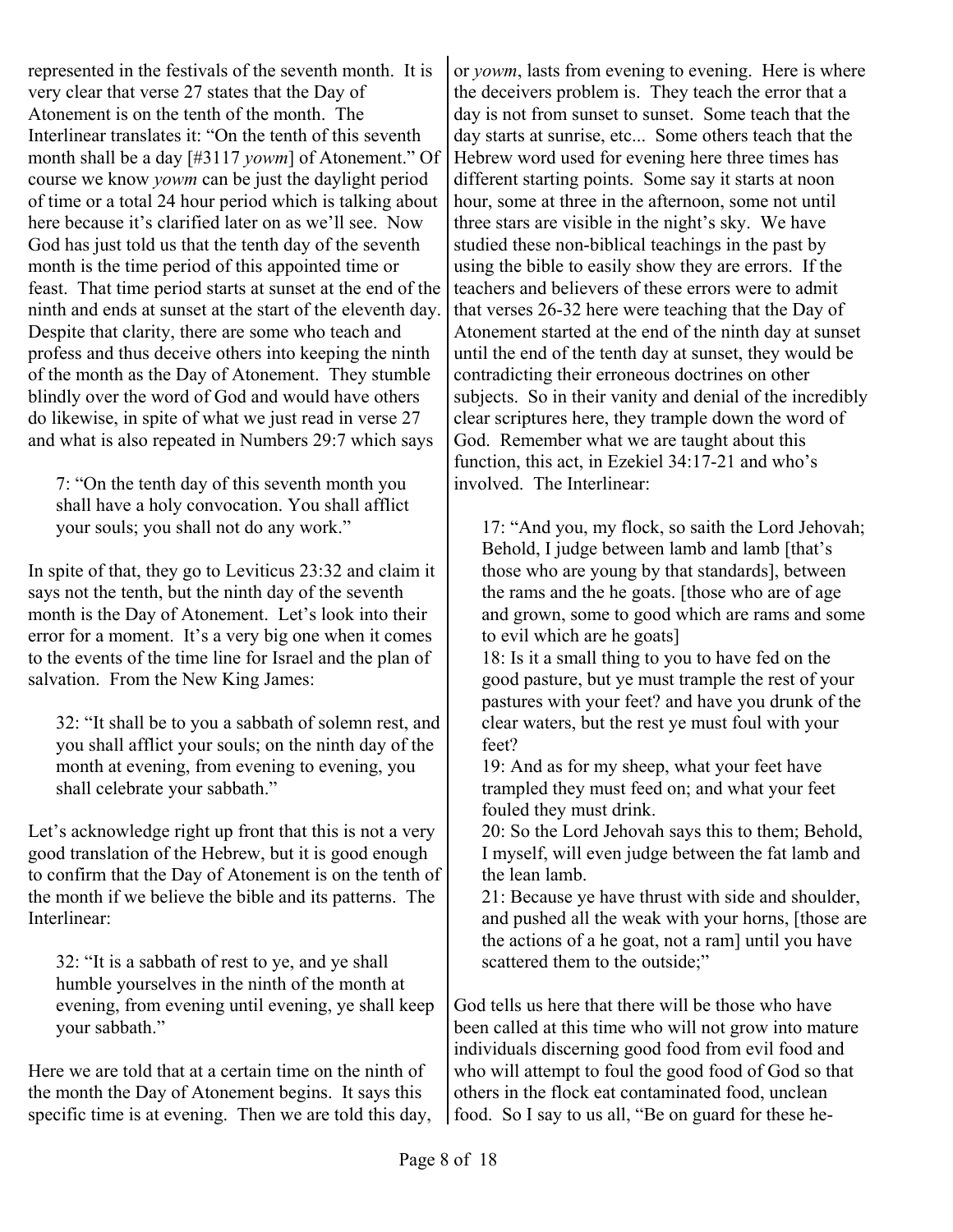goats who defecate on the clean waters and pastures God has given us to feed upon."

So why is this day so special to the relationship between God and Israel that the sons of Israel must afflict their souls for the entire day without choice? Why does God call this day a Sabbath, *shabbathon*? There are those who teach one does not have to fast on this day. They say the Hebrew word for afflicting one's soul or body here has nothing to do with fasting. Let's see how easy it is to prove that wrong. The Hebrew word is #6013 in the Strong's. The Brown Driver Briggs says:

"when used as a verb it means be bowed down, afflicted."

And it gives many applications of it's uses. One is Ezra 8:21. Just one of them, from the Interlinear

21: "Then I called a fast there, at the river of Ahava, so we might humble [#6013] ourselves before our God, in order to seek from Him a right way for us, and for our little ones, and for all our goods."

Not associated with fasting! Isn't that amazing. So much for that argument. Do not forget as well that on a *shabbathon* (#7677) we are not allowed to do customary work, however we are allowed to prepare what we are to eat that day. Here in Leviticus 23:32 God says we are to apply the more stringent rules of a Sabbath [#7676] with no cooking at all to this *shabbathon*, or annual holy day. He makes it very specific. Not only are we to not eat on this day from the end of the ninth to the end of the tenth, we are not allowed to prepare or cook any food for consumption for after sunset on the tenth. God wants Israel's undivided attention for a very important reason. So let's see why.

This day follows the Passover of the Lord, Unleavened Bread, Pentecost, and Trumpets. We know that on the Passover the blood of the lamb was wiped on the door posts and lintel, the entrance of the homes of the Israelites. We also know that it was intended to protect the firstborn and only the firstborn from the death angel at that time when it passed over the land of Egypt at midnight. We see that during the seven subsequent days following the Passover that the

firstborn of Israel as well as the rest of Israel were to be making every effort to stay leaven free. As well we know that the seven week count comprising a time of testing ended with the Feast of Weeks or Pentecost. That day is the jubilee of the bride where she has the right to return to her true family and inheritance. At that time we also see the start of a new journey for the remainder of Israel. It too is a time of testing, but with a different outcome from that of the seven weeks. Those who qualify to be co-heirs with Christ as the outcome of their actions with Him will become the bride. After this we are dealing with those who will become the children of that union as Christ and his wife become fruitful and multiply. We see Christ and his wife return on Trumpets to take up that task, but first they need to establish who is in charge and by what set of rules all must live by. After doing this they need to have a great work performed on the tenth day of the seventh month. It is at that time that God removes the greatest obstacle to Israel's success as to fulfilling her rightful place as a chosen people among the nations of the world and complete what she had started and failed at so long ago. Let's pick up this incredibly clear time line in the book of Revelation 20:1-3

1: "Then I saw an angel coming down from heaven, having the key to the bottomless pit and a great chain in his hand.

2: He laid hold of the dragon, that serpent of old, who is the Devil and Satan, and bound him for a thousand years;

3: and he cast him into the bottomless pit, and shut him up, and set a seal on him, so that he should deceive the nations no more till the thousand years were finished. But after these things he must be released for a little while."

What a time of joy and excitement this tenth day will be. Just imagine the prince of the power of the air will be banished to a place where he can no longer input horrible thoughts in the minds of men especially his focal target, Israel. This tenth day of the seventh month is a day of separation not unlike the tenth day of the first month was. This is why in the life cycle of a woman on the tenth day of that 28 day cycle we see the ovum undergo a special type of mitosis called meiosis in which its number of chromosomes are reduced by half. That takes place in preparation for it to receive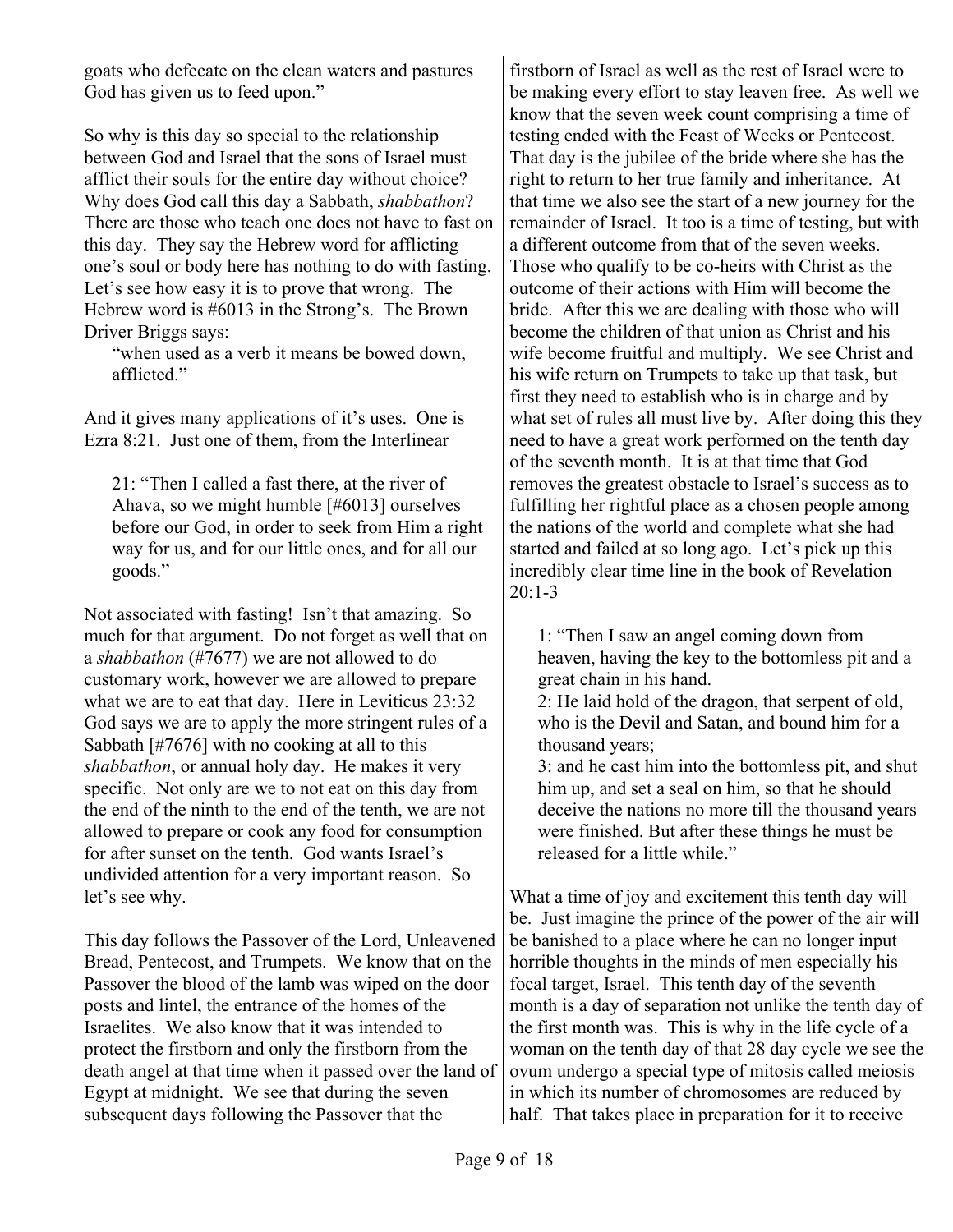the chromosome count of the sperm between the fifteenth and twenty-first days of that cycle, the time which it can be fertilized and create a new life. Do we all see the simplicity and beauty of God's creation and plan of salvation here? This tenth day of the seventh month is truly a jubilee for physical Israel. Every fiftieth year on this day physical Israel celebrated that jubilee. They were separated from the results of their bad behavior as well as from the bad results of that of a relative. They were allowed to be freed from bondage and returned to families and possessions. All of this is depicting what takes place at the end of the age of man. Satan's dominion is shattered and he is exposed for what he truly is. Israel's eyes are opened to the truth of God as to who they are and what they should be doing. God will give them His holy spirit en- mass and it will combine with the spirit in man and produce a new creation. They will have the right to return to their family and their land. Let's read about this great event as it is depicted in Israel in the promised land. Leviticus 25:8-17

8: "And you shall count seven sabbaths of years for yourself, seven times seven years; and the time of the seven sabbaths of years shall be to you forty-nine years.

9: Then you shall cause the trumpet of the Jubilee to sound on the tenth day of the seventh month; on the Day of Atonement you shall make the trumpet to sound throughout all your land.

10: And you shall consecrate the fiftieth year, and proclaim liberty throughout all the land to all its inhabitants. It shall be a Jubilee for you; and each of you shall return to his possession, and each of you shall return to his family.

11: That fiftieth year shall be a Jubilee to you; in it you shall neither sow nor reap what grows of its own accord, nor gather the grapes of your untended vine.

12: For it is the Jubilee; it shall be holy to you; you shall eat its produce from the field. [Once again no one is preparing but God is doing it for them]

13: In this Year of Jubilee, each of you shall return to his possession.

14: And if you sell anything to your neighbor or buy from your neighbor's hand, you shall not oppress one another.

15: According to the number of years after the Jubilee you shall buy from your neighbor, and

according to the number of years of crops he shall sell to you.

16: According to the multitude of years you shall increase its price, and according to the fewer number of years you shall diminish its price; for he sells to you according to the number of the years of the crops.

17: Therefore you shall not oppress one another, but you shall fear your God; for I am the LORD your God."

Once again we have a lesson in godly economics and how they're going to be structured. The instruction continues in verses 18-55 and ties the importance of redemption of those who are in bondage to the fiftieth year. It ends with these words: verses 54-55

54: "And if he is not redeemed in these years, then he shall be released in the Year of Jubilee—he and his children with him.

55: For the children of Israel are servants to Me; they are My servants whom I brought out of the land of Egypt: I am the LORD your God."

Do we remember what took place at that time besides the pass over of the death angel? Exodus 12:12

12: "For I will pass through the land of Egypt on that night, and will strike all the firstborn in the land of Egypt, both man and beast; and against all the gods of Egypt I will execute judgment: I am the LORD."

Did we get that? All the firstborn of man, animal, and the gods of Egypt. Satan was what to God? The first of the angelic beings known as cherubim. He was not covered by the lamb's blood. Judgment was made on him at that time, but the sentence was not carried out then. He was still being used by God in the perfecting process of men through testing. In Exodus 12:12 we see God passing through the land. We see the same thing in verse 23 and it states: "And Jehovah will pass through to smite Egypt." The word used for pass through is #5674 *abar*. The BDB. says of it:

"pass over, through, by, pass on."

It is a verb and is used in various situations and applications. What is important is the context in which it's found or used. When used in the teaching of the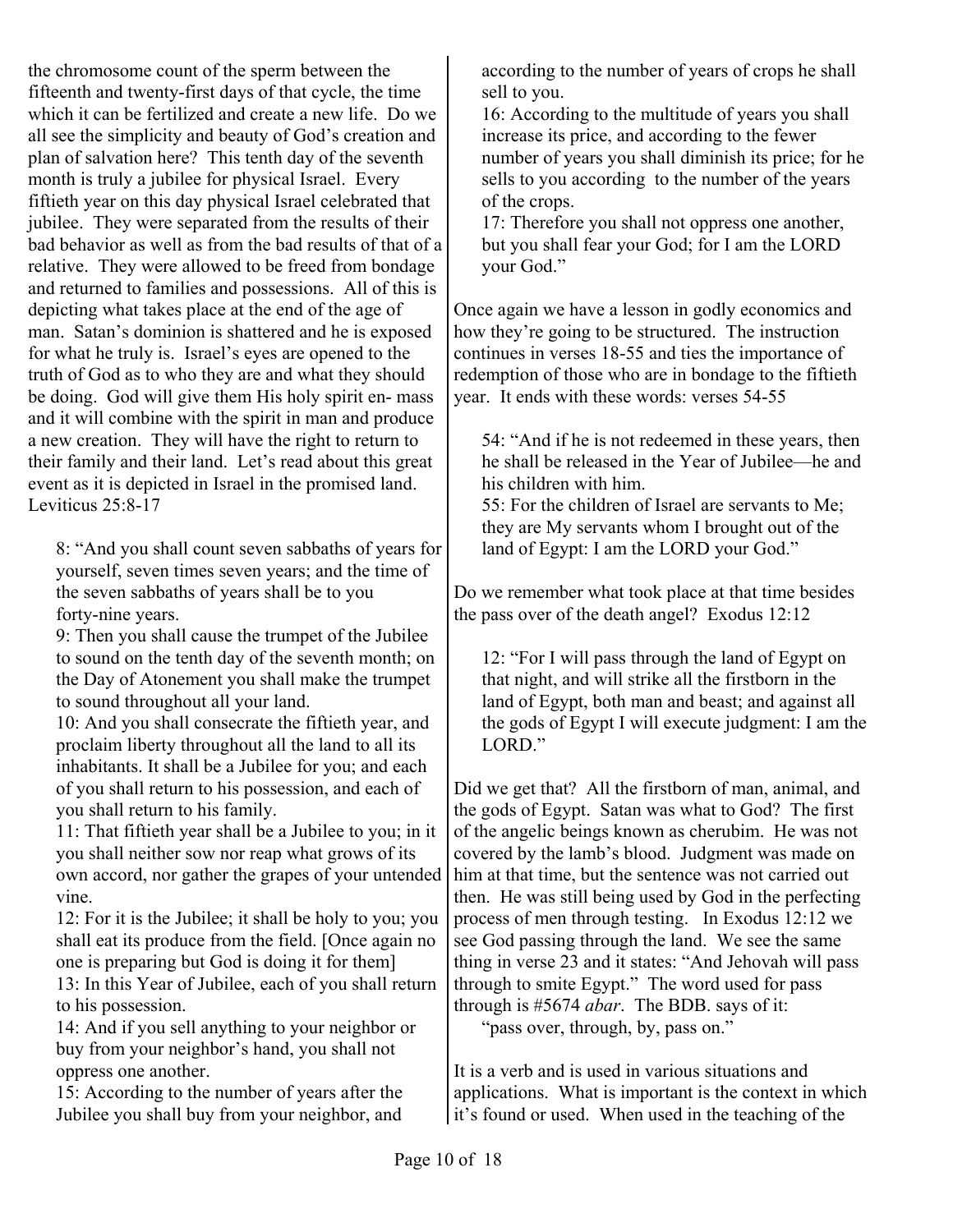Passover of the Lord and the events surrounding it, we also see that same word used in the context of the jubilee, or the tenth day of the seventh month.

Unfortunately the New King James does not point that out in its translation. The Interlinear says of Leviticus  $25:9-10$ 

9: "And you shall cause an alarm, a ram's horn to pass over [#5674] in the seventh month, in the tenth of the month; in the day of atonement, less a ram's horn pass throughout all your land; 10: and you shall make the fiftieth year holy, a year. And you shall proclaim liberty in the land to all its inhabitants; it shall be a jubilee to you. And you shall return every man to his possession; yea, you shall turn back each to his family."

This alarm of the ram's horn of war passing over the lamb signifies the defeat of Satan, the devil. So he no longer has dominion over the children of Israel. How do we know this is only talking about Israel here? Leviticus 25:2 starts with

2: "Speak unto the children of Israel, and say unto them, When ye come into the land which I give  $vou..."$ 

The people in the land are clearly defined as Israel. It is at this time, as Revelation 20:1-3 more than adequately points out, that a mighty angel will bound Satan in a place where he cannot deceive anyone for a thousand years. But keep in mind the time line of the plan of salvation doesn't end at the end of the one thousand years, so he will be loosed again for a short while to continue to be used in the time line of the plan God has set in place.

You may remember I put together the study of the Feast of Tabernacles or In-gatherings first, so that we could see that it was a time which depicted the restoration of physical Israel to her land and family. It is a time in which Satan, the devil, is bound and not able to deceive Israel any longer. For this to happen we see God redeeming Israel at the Feast of Atonement. It is He and He alone who makes that possible. It is at that time that Satan, the devil, is exposed to all Israel and his sins are laid on him for all to see. What a tremendous event. But he is not killed

here is he? No, he's not. He's put in a place after his sins have been placed on him so he cannot hurt Israel anymore through his cunning and deceptive ways and his ability to plant thoughts in our minds. Unfortunately brethren, he has convinced many who once understood these things or at least said they did to fall from the clarity of the word of God and his very clear patterns. Deceivers are now teaching a very warped version of the events of this day. In fact they're totally blasphemous when we look at them. Let's correct this error by using the scriptures in an effort to help those who are falling for this new unholy teaching. Leviticus 16 tells us about all the ceremonial functions of this day which the priests had to carry out on their behalf and that of Israel's. Within this instruction we will see the patterns confirmed which we have reviewed today about this tremendously important day to physical Israel. Let's look at Leviticus 16:1-2

1: "Now the LORD spoke to Moses after the death of the two sons of Aaron, when they offered profane fire before the LORD, and died; 2: and the LORD said to Moses: Tell Aaron your brother not to come at just any time into the Holy Place inside the veil, before the mercy seat which is on the ark, lest he die; for I will appear in the cloud above the mercy seat."

This is very important instruction to the bride of Christ. Remember who the two sons of Aaron were? Leviticus 10:1

1: "Then Nadab and Abihu, the sons of Aaron, each took his censer and put fire in it, put incense on it, and offered profane fire before the LORD, which He had not commanded them."

So here we see which sons of Aaron and what they had done to deserve death talked about, instant death by fire that is. From Leviticus 16:2 we see they did this behind the veil in the holy of holies where the mercy seat was located. Continuing in chapter 10:2-3 we read:

2: "So fire went out from the LORD and devoured them, and they died before the LORD. 3: And Moses said to Aaron, This is what the LORD spoke, saying: By those who come near Me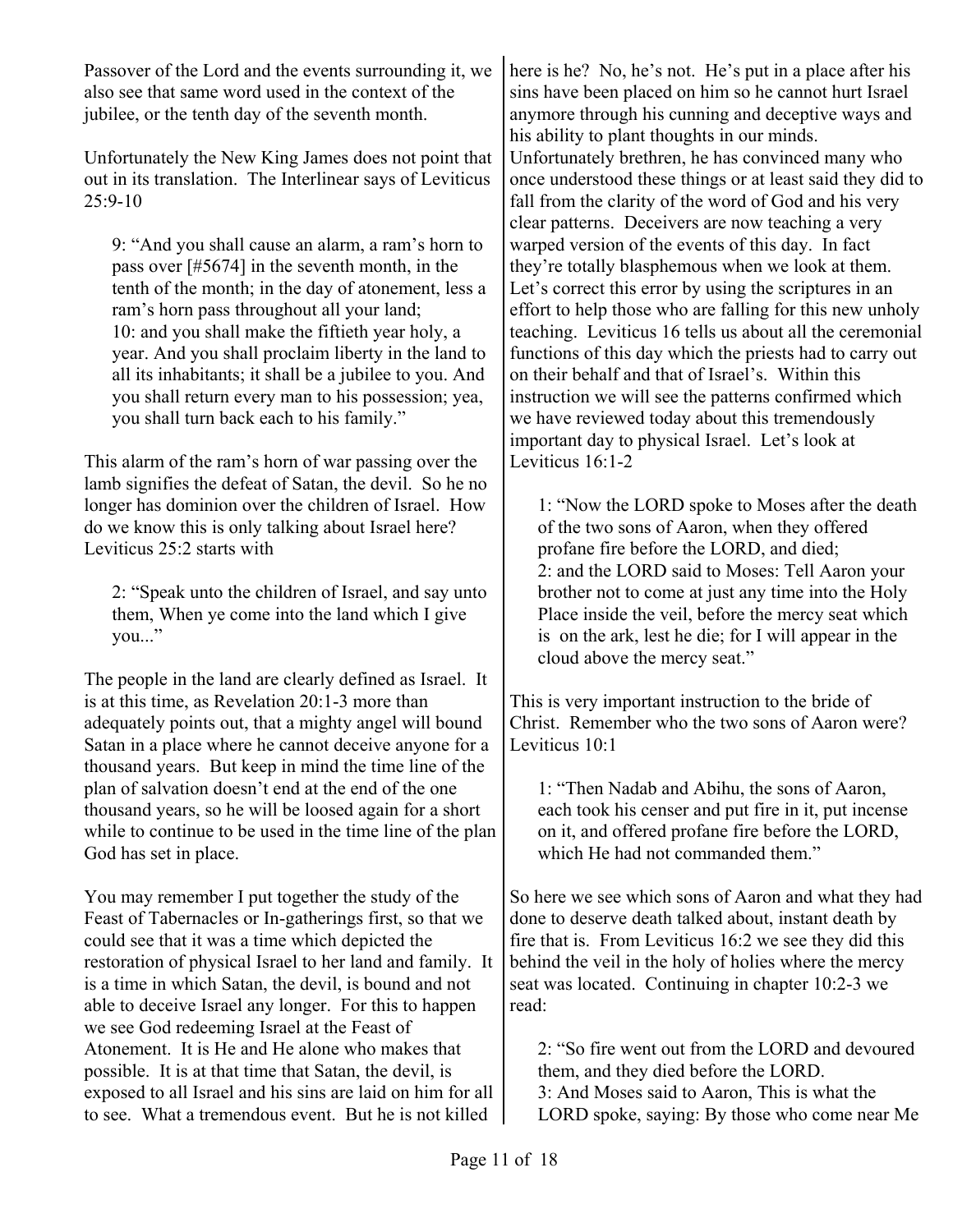I must be regarded as holy; And before all the people I must be glorified. So Aaron held his peace."

In verses 4-7 we see the bodies of Nadab and Abihu were carried outside the camp and that God warned Aaron and his two other sons Eleazar and Ithamar not to carry on and mourn their deaths. Now in verses 8- 11 we get a clear indication as to why Nadab and Abihu did what they did to cause their own death.

8: "Then the LORD spoke to Aaron, saying: 9: Do not drink wine or intoxicating drink, you, nor your sons with you, when you go into the tabernacle of meeting, lest you die. It shall be a statute forever throughout your generations, 10: that you may distinguish between holy and unholy, and between unclean and clean, 11: and that you may teach the children of Israel all the statutes which the LORD has spoken to them by the hand of Moses."

It doesn't take a genius brethren to figure out what had just happened. Nadab and Abihu got drunk to some extent and lost their ability to discern between holy and unholy, clean and unclean, and then entered the holy of holies at a time they were forbidden to, thus they were terminated. This is very important teaching, but even more so when we understand its implication to the bride of Christ and the wedding supper. In Exodus 24:9-11 Nadab and Abihu were two of the 74 individuals out of the millions of Israelites who left Egypt who were allowed into the wedding supper at the Feast of Weeks on the sea of glass. Now, we've read that many times. Think of the implications we see that some time after this the two of them sinned before God and were burned up. It is very clear God is no respecter of persons. If at any time one who is qualified to be the bride defiles her garments she will be terminated. The only other example of this is in Matthew 22:11-13

11: "But when the king came in to see the guests, he saw a man there who did not have on a wedding garment.

12: So he said to him, 'Friend, how did you come in here without a wedding garment?' And he was speechless.

13: Then the king said to the servants, 'Bind him

hand and foot, take him away, and cast him into outer darkness; there will be weeping and gnashing of teeth"

This is a very sobering warning to us all. We must never get careless and soil our garments by unholy things. We must drink of the pure and holy water of life which is found in the word of God and not the intoxicating drink of deceit of the devil and his fellow angels of light. Back to Leviticus 16 and the Day of Atonement. Verses 3-4

3: "Thus Aaron shall come into the Holy Place: with the blood of a young bull as a sin offering, and of a ram as a burnt offering.

4: He shall put the holy linen tunic and the linen trousers on his body; he shall be girded with a linen sash, and with the linen turban he shall be attired. These are holy garments. Therefore he shall wash his body in water, and put them on."

So here we see a young bull to be used as a sin offering and a ram as a burnt offering. Verse 5

5: "And he shall take from the congregation of the children of Israel two kids of the goats as a sin offering, and one ram as a burnt offering."

Here we are told that two kids of the goats are selected for a sin offering and one ram as a burnt offering. Look what Aaron is to do first. Verse 6

6: "Aaron shall offer the bull as a sin offering, which is for himself, and make atonement for himself and for his house."

The bull was to be killed and used as a sin offering for who? For Aaron and his household. It was to make atonement for him and the other members of that household. So what does it mean to make atonement? The word used for it throughout chapter 16 is #3722, *kaphar*. Strong's says of it:

"a prime root, to cover specifically with bitumen, [and that's tar something dark and sticky. In other words nobody can see you in that sense is what it means] figuratively to expiate or condone, to placate or cancel."

The BDB says of it: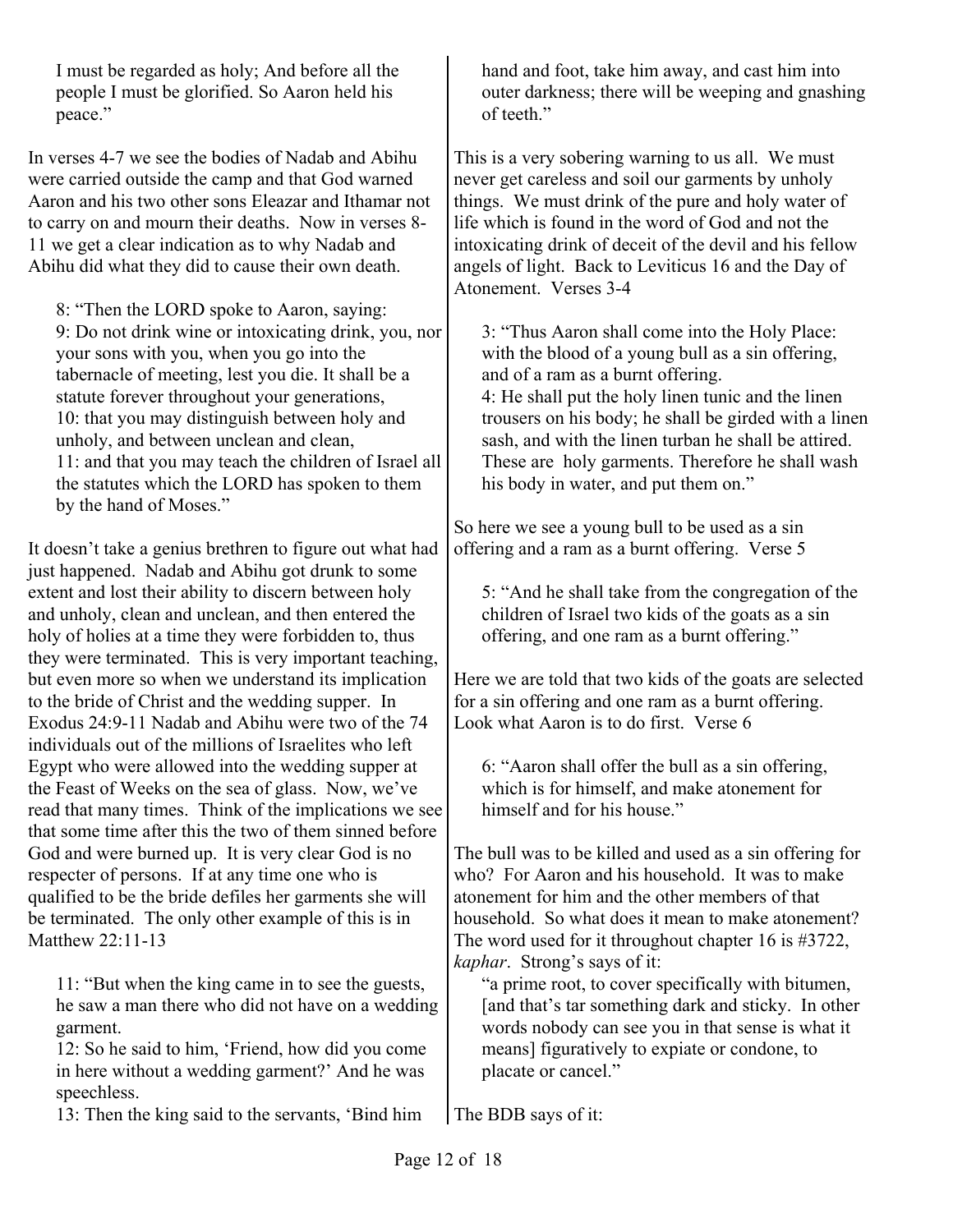"cover over, pacify, make propitiation."

So we see here and in all the other uses of this word, its simple use. It covers over something from the point of having pacified someone or something in the sense of having made propitiation. It is an act of mercy extended from one to another in many of its uses. Such things are usually unmerited by the one being covered and if not atoned for would be subject to a penalty. Very important.

Now let's get to the two goats involvements. Verse 7- 8

7: "He shall take the two goats and present them before the LORD at the door of the tabernacle of meeting.

8: Then Aaron shall cast lots for the two goats: one lot for the LORD and the other lot for the scapegoat."

This is very important. Aaron was not allowed to determine which was which. One was to be used as a sin offering to the Lord and the other had an entirely different use. Listen how the Interlinear translates verse 8.

8: "And Aaron shall give lots over the two goats, one lot for Jehovah, and one lot for a complete removal"

The Hebrew used here is #5799 which is translated scapegoat in many of the English translation or *azazel*. Strong's says of it: from #5795 and #235, goat of departure it says. #5795 is *ez*, she-goat as Strong's puts it, but masculine in plural which also is used for goat's hair. Now that points out its coarseness and the difficulty in bending it to one's uses. #235 is *azal,* a prime root, to go away, hence, to disappear. This is why we see the Interlinear translating it as complete removal. What happens to Satan by a mighty angel? He is completely removed for a thousand years. Don't forget the other half of this word, *ez*, strong and coarse as in difficult. So this strongly difficult goat is completely removed. The BDB says of #5799 or *azazel*, entire removal. We are about to see that this goat is the source of the entire amount of sin being removed from Israel and being placed on it where it rightly belongs. Israel will become holy and clean.

This task of discerning which goat is worthy of being the sin offering and which goat is truly representative of evil is not left to men to decide. Verses 9-10 from the Interlinear

9: "And Aaron shall bring the goat on which the lot of Jehovah fell and shall make it a sin offering. 10: And the goat on which the lot fell for a complete removal shall be made to stand living before Jehovah to atone by it, to send it away for a complete removal into the wilderness."

One goat is holy and one is not. One is clean and the other is unclean. One a sin offering, the other not. Look at the necessary qualifications to be a sin offering. Leviticus 4:3

3: "if the anointed priest sins, bringing guilt on the people, then let him offer to the LORD for his sin which he has sinned a young bull **without blemish** as a sin offering."

Thus we see why Aaron used a young bull as his atonement sin offering. When a goat is to be used, verse 23 tells us it is to be **without blemish**. We can read in verses 28 and 32 that the other types of sin offerings are also to be **without blemish**. Now Leviticus 6:25

25: "Speak to Aaron and to his sons, saying, This is the law of the sin offering: In the place where the burnt offering is killed, the sin offering shall be killed before the LORD. **It is most holy**."

Are we all seeing the clear point I am making? The goat which is accepted or acceptable to God for a sin offering and to be determined as so by Him is **holy**. How can anyone in his right mind teach or for that matter believe that Satan, the devil, is this goat? It is a blasphemy of incredible proportions to even think this.

Now let's read what is done with the blood of both the bull and the goat who are holy and without blemish. This is verses 11-19

11: "And Aaron shall bring the bullock of the sin offering, which is for himself, and shall make an atonement for himself, and for his house, and shall kill the bullock of the sin offering which is for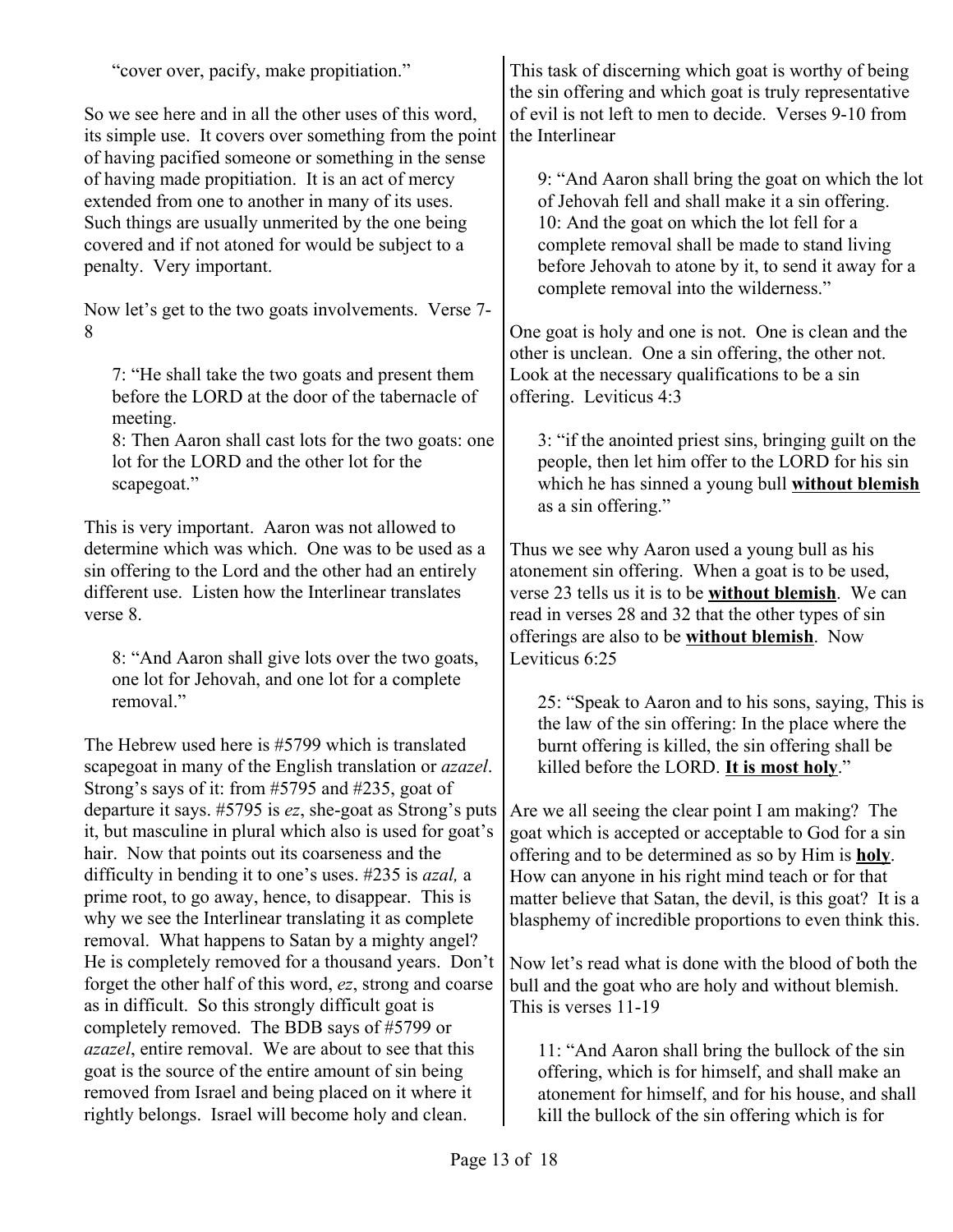himself:

12: And he shall take a censer full of burning coals of fire from off the altar before the LORD, and his hands full of sweet incense beaten small, and bring it within the veil:

13: And he shall put the incense upon the fire before the LORD, that the cloud of the incense may cover the mercy seat that is upon the testimony, that he die not:

14: And he shall take of the blood of the bullock, and sprinkle it with his finger upon the mercy seat eastward; and before the mercy seat shall he sprinkle of the blood with his finger seven times. 15: Then shall he kill the goat of the sin offering, that is for the people, and bring his blood within the veil, and do with that blood as he did with the blood of the bullock, and sprinkle it upon the mercy seat, and before the mercy seat:

16: And he shall make an atonement for the holy place, because of the uncleanness of the children of Israel, and because of their transgressions in all their sins: and so shall he do for the tabernacle of the congregation, that remaineth among them in the midst of their uncleanness.

17: And there shall be no man in the tabernacle of the congregation when he goeth in to make an atonement in the holy place, until he come out, and have made an atonement for himself, and for his household, and for all the congregation of Israel. 18: And he shall go out unto the altar that is before the LORD, and make an atonement for it; and shall take of the blood of the bullock, and of the blood of the goat, and put it upon the horns of the altar round about.

19: And he shall sprinkle of the blood upon it with his finger seven times, and cleanse it, and hallow it from the uncleanness of the children of Israel."

Now look what happens to the goat which is to be completely removed. Verses 20-22

20: "And when he hath made an end of atoning for the holy place, and the tabernacle of the congregation, and the altar, he shall bring the live goat: [now this is after all that atoning is done. The sin offerings, the blood of them has already been sprinkled.]

21: And Aaron shall lay both his hands upon the head of the live goat, and confess over him all the iniquities of the children of Israel, and all their transgressions in all their sins, putting them upon the head of the goat, and shall send him away by the hand of a fit man into the wilderness: 22: And the goat shall bear upon him all their iniquities unto a land not inhabited: and he shall let go the goat in the wilderness."

This goat certainly doesn't die for us does he? No! Do we see this incredible instruction here? This goat who is the author of all the sins of Israel is removed. All his influence and in-grained deceit is taken away. This is why it is a day of separation between Israel and the devil. This is why the ovum on the tenth day loses half its chromosome count. It is not a mystery to us who are called of God. It is a magnificent truth which we should proclaim to all. How this day fits into the time line of the plan of salvation is being made incredibly clear. This day is all about physical Israel being separated from the devil and all that is his. Israel will be set free from that bondage and will be able to return to God and the promised land so that she is ready for the next stage in the plan, the in-gathering, the restoration, and the tabernacling with the God family as begotten children who have the spirit of God dwelling in them. What an awesome and merciful God we worship. In summing up His instructions of this day He tells us in verse 34:

34: "And this shall be an everlasting statute unto you, to make an atonement for the children of Israel [not all mankind, that time comes later in the time line.] for all their sins once a year."

The blood of the lamb covered the firstborn on the night of the fourteenth of Abib on the Passover of the Lord. Here in and on the tenth day of the seventh month we see blood once again being used of sacrifice, without blemish, to cover the rest of Israel. Here we see a promise from when the Lord passed through the land of Egypt being fulfilled. Here we see judgment being placed on the being it belongs with as to all of Israel's sins. But he is not killed yet as Leviticus and Revelation both tell us. No not yet, for *Elohim* still have a use for him in the continuing time line as we are about to see.

At this point in the tape or the written version, you may want to stop and read or listen to the study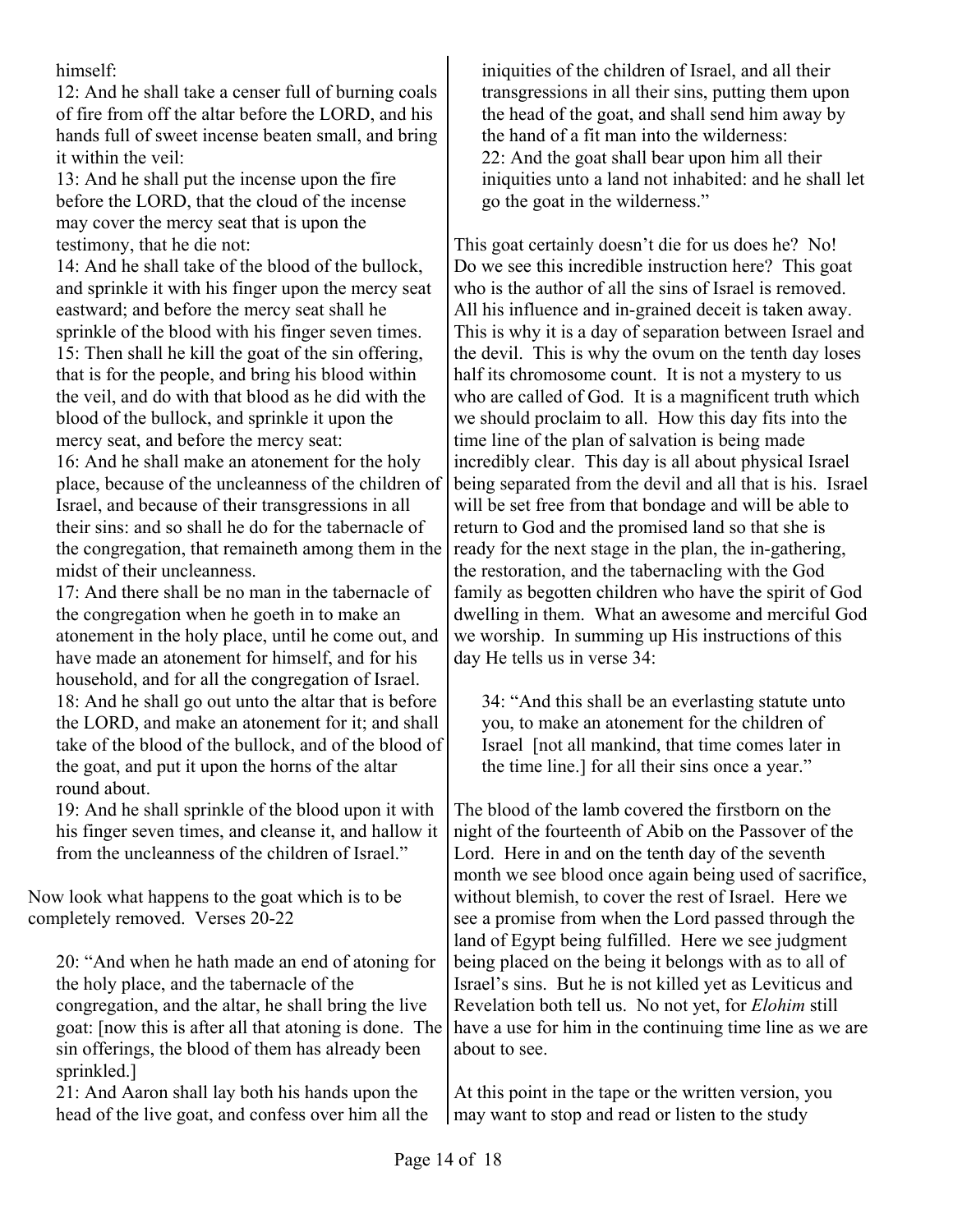entitled, "The Feast of Tabernacle and the Restoration of Physical Israel," because this is where it actually fits in now in the time line, so there isn't a break in the study of the fall festivals or the later festivals. Let me step out of the study for just a moment to address an important issue. Several years back at the feast in Wisconsin we listened to a man who was some type of assistant to or follower of the late Ron Wyatt, some may know of him and some may not, he has made many claims as to having found (this is Ron Wyatt) Noah's ark, the real Mount Sinai, the crossing of the Red Sea location, the ark of the covenant, etc... We were told during his presentation, that's the assistant's, that Wyatt had discovered the ark of the covenant with the mercy seat and cherubim, etc., directly under the location where Christ was crucified. He claimed that a substance was found on the mercy seat that was later determined to be the blood of Christ, the Passover Lamb. He insisted that on the Passover when Christ was killed that his blood ran down a crack in the earth to the hidden mercy seat below. At the time I thought to myself, "what is this guy doing here." I left it at that until recently some of my friends in both Israel and in Europe brought it up and asked what I thought about it. I let them know that it was nothing more in my mind than a side show to separate people's money from their wallets. The reason I said that was because the blood of the Passover lamb was never to be sprinkled over the mercy seat on the ark which was in the holy of holies in the tabernacle. That blood was spread on the two posts and the lintel to the homes of the Israelites. The only blood to be sprinkled on the mercy seat was that of a bull and a goat on the tenth day of the seventh month. Anything else would have been profane in the sight of God as we have just studied. The blood of the Passover lamb was not handled in the way. In fact there was not even an ark of a covenant built when it was shed. That blood was for the protection of the firstborn of Israel only, at that time.

Mr. Wyatt did not practice the keeping of the holy days outside of the seventh day Sabbath. It is no wonder why he could be confused on such a claim let alone claim he found the ark of the covenant itself. My point is we must always hold up any teaching, etc., to the piercing light of the bible to see if it is true or not. Many brethren are spending their cash on this one without doing that.

I'm going to continue on at this time with the events of the last of the festivals of the seventh month. Once again there is new controversy, at least new to my ears, rising about this festival called by us, the Last Great Day or Great Last Day. Regardless of what you wish to call it. It is the eighth day of two successive appointed times of God. Let's read this in Leviticus 23:33-36

33: "Then the LORD spoke to Moses, saying, 34: Speak to the children of Israel, saying: The fifteenth day of this seventh month shall be the Feast of Tabernacles for seven days to the LORD. 35: On the first day [that would be the 15th] there shall be a holy convocation. You shall do no customary work on it.

36: For seven days you shall offer an offering made by fire to the LORD. On the eighth day you shall have a holy convocation, and you shall offer an offering made by fire to the LORD. It is a sacred assembly, and you shall do no customary work on it."

Now Numbers 29:35-40

35: "On the eighth day you shall have a sacred assembly. You shall do no customary work. 36: You shall present a burnt offering, an offering made by fire as a sweet aroma to the LORD: one bull, one ram, seven lambs in their first year without blemish,

37: and their grain offering and their drink offerings for the bull, for the ram, and for the lambs, by their number, according to the ordinance;

38: also one goat as a sin offering, besides the regular burnt offering, its grain offering, and its drink offering.

39: These you shall present to the LORD at your appointed feasts (besides your vowed offerings and your freewill offerings) as your burnt offerings and your grain offerings, as your drink offerings and your peace offerings.

40: So Moses told the children of Israel everything, just as the LORD commanded Moses."

As inconceivable to a rational mind as it is, there are some teaching today that this eighth day is not really an eighth day, but part of the seven days of the Feast of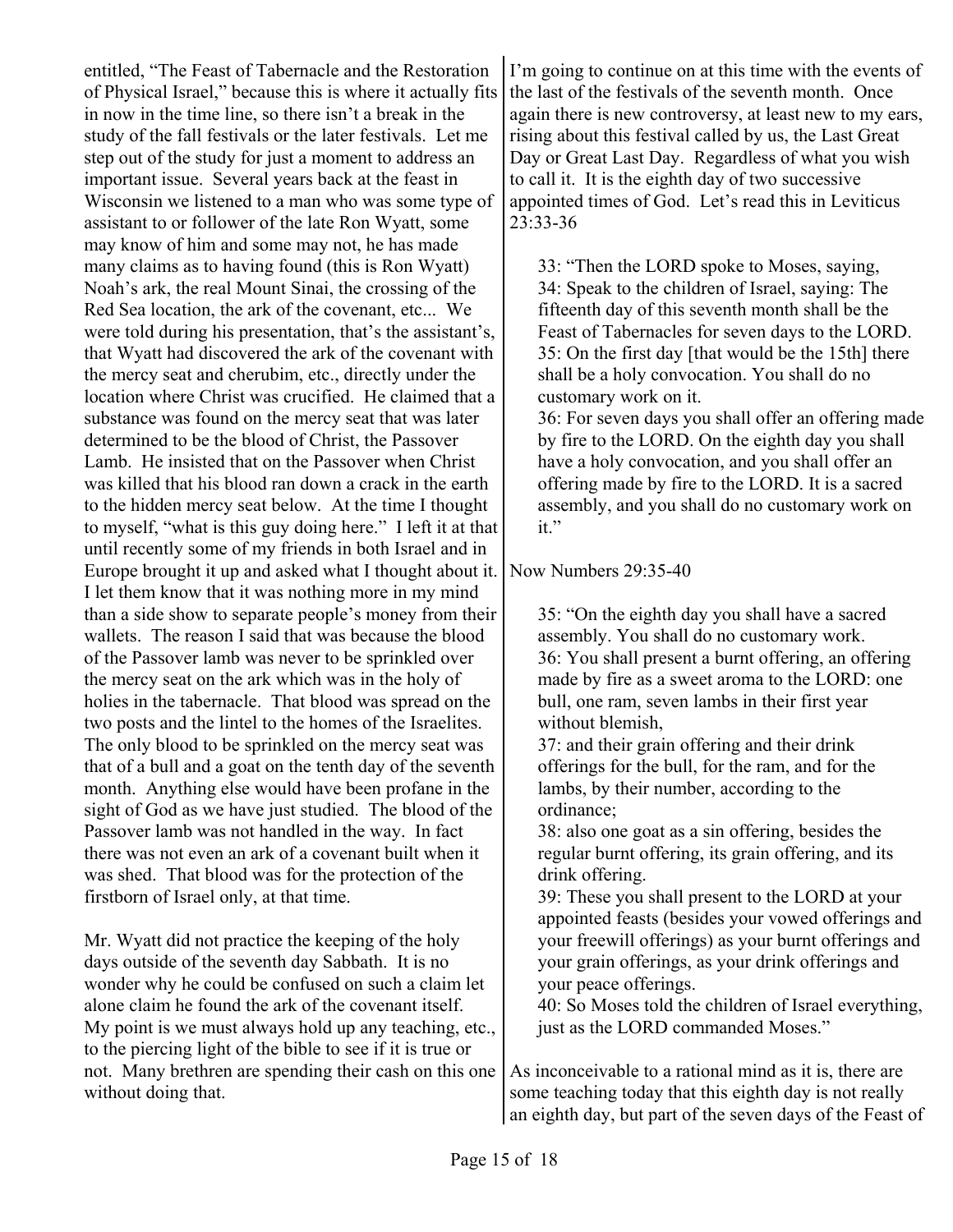Tabernacles. Leviticus 23 tells us which of these appointed times of God are holy convocations and which ones are actually shabbaths and which ones are *shabbathons*. Here in Leviticus 23:36 we see that the eighth day there is to be a holy convocation or public rehearsal and a *shabbathon* for no customary work is to be performed. As well specific offerings to the eighth day are made which are special to this day as we covered in the last study we did on the festival sacrifices of which we just read in Numbers 29. Let's establish a pattern here at this time to help in our understanding of this eighth day festival, and its time line in the plan of salvation.

Numbers are very important to God as we all should be aware of. God uses them to establish patterns that we can learn about Him and His purposes and way of life. The plan of salvation as depicted through the *moedim*, or appointed times of God, delineated in Leviticus 23 starts with an eight day combination of two of these festivals. We have in the first month on the fourteenth of the month the Passover of the Lord. It is immediately followed by a seven day festival called Unleavened Bread. Their combined total number of days is eight. Eight is significant to God and Israel because on the eighth day we are commanded to be circumcised. I trust we all know where to turn to in scripture to prove that point. Now remember that is a covenant with Israel. The day of circumcision is a day of letting blood. It is the shedding of the foreskin on the means of the male reproductive organ. This is all very important to the plan. In the first serious of eight days we can see pictured the circumcision of the bride of Christ. Now some may say that sounds stupid, it is suppose to only happen to males. Do not forget that the church is the body of Christ and do not forget what true circumcision is all about. Deuteronomy 10:16

16: "Therefore circumcise the foreskin of your heart, and be stiff-necked no longer."

Deuteronomy 30:6

6: "And the LORD your God will circumcise your heart and the heart of your descendants, to love the LORD your God with all your heart and with all your soul, that you may live."

That is speaking of a great and awesome event. It

happens to Israel as God says in Deuteronomy 30:6. That takes place in the millennium as we have discussed in the study of the Feast of Tabernacles. We are going to see it also happens to all the nations as well. That is in the future and is why physical circumcision is not required by gentiles at this time, but it will be during the time of the third temple or better stated during the millennial rule of Christ and there after. Ezekiel 44 is talking about that period of time. Look what it says about it. Verse 9

9: "Thus says the Lord GOD: "No foreigner, uncircumcised in heart or uncircumcised in flesh, shall enter My sanctuary, including any foreigner who is among the children of Israel."

No misunderstanding what it said there. Some day we will do a study on the entire subject of circumcision. It is a very enlightening one and has its own time line as well as you're probably picking up, if you didn't already know it. So now we find ourselves looking at the festivals at the end of the plan of salvation as revealed through the feast days and once again we see God doing what he did at the start. He has combined two of his feasts into eight combined days. Does anyone think this is only by chance or could there be some reasoning behind it? In fact does the eighth day of the last two feasts represent a circumcision of type? Let's see. In both Leviticus 23:36 and Numbers 29:35 we read that it is called a "sacred assembly" and this is only assigned to feasts of the eighth day. This Hebrew word is #6116 in the Strong's, *atsereth*. It says of it:

"from #6113, an assembly, especially on a festival or holiday [and of course that would be a *shabbathon*]. #6113 is *atsar*, and it says it is a prime root, to inclose, by analogy to hold back, also to maintain rule, assemble."

The Brown Driver Briggs says of #6116, *atsereth*, assembly as confined or held in. It is only used in a few instances in the bible. Its root word #6613, *atsar*, is said to be a verb meaning restrained or retained by the BDB So what is the significance on this eighth day being called an *atsereth* or a confined assembly in the sense of one having been held in? The answer should becoming very clear to us all. We will go to the book of Revelation shortly to get the answers, but look at Deuteronomy 16:8 for a moment.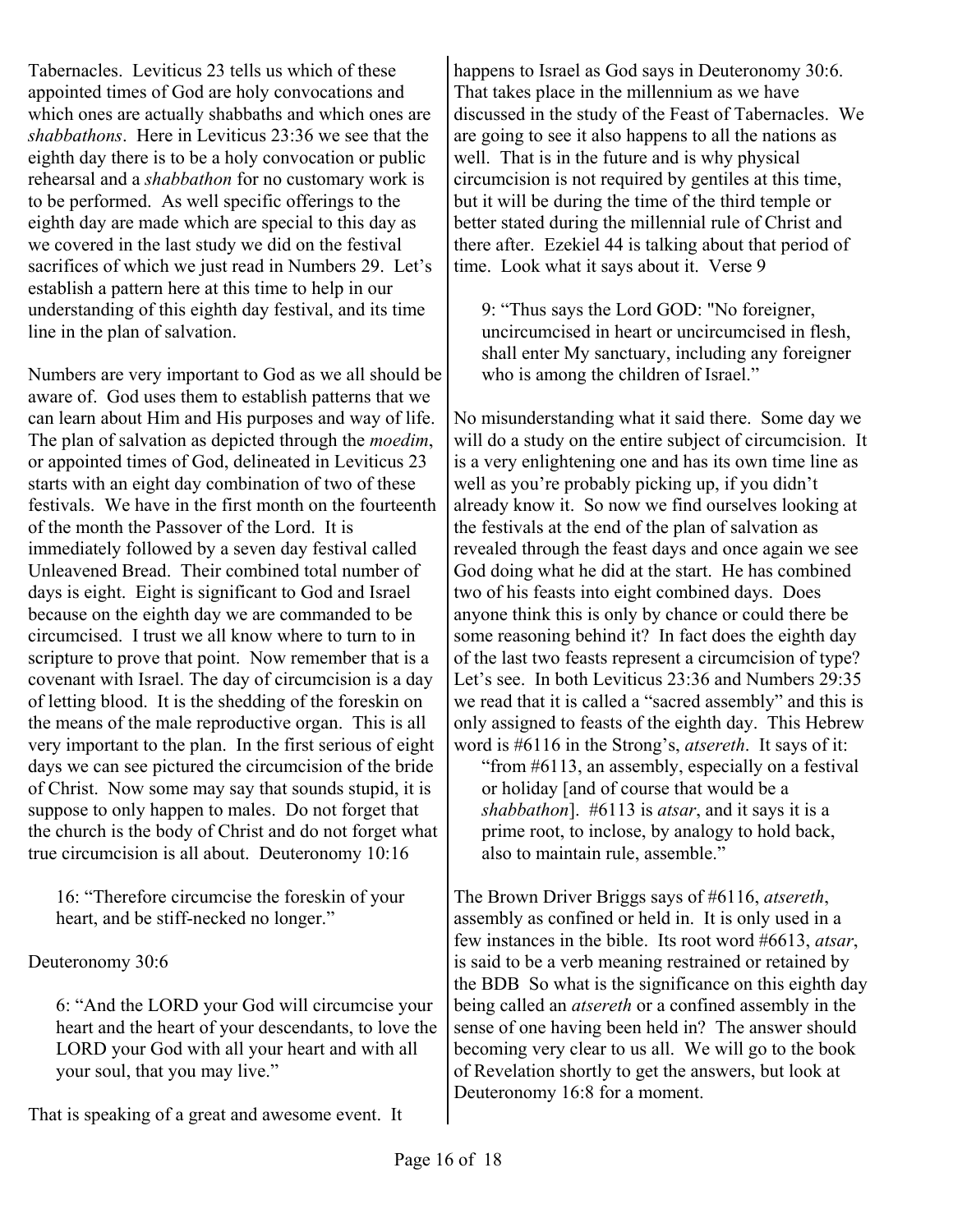the seventh day there shall be a sacred assembly [atsereth] to the LORD your God. You shall do no work on it."

So the eighth day of the combined feasts in the spring which is the last day of the Days of Unleavened Bread is also called an *atsereth*. For those of us who understand the correct count of days we're once again shown proof of it here. The seventh day of unleavened bread is the eighth day of two combined feasts. That's why it's called an *atsereth*. Well, one of the reasons. It too is representative of a confined assembly, but a different one as defined in the Last Great Day. Eighth day equals *atsereth* in the festivals.

We left off earlier in Revelation 20:3. Verses 1-3 tell us about the abode and the fate of Satan from Atonement to the end of the Feast of Tabernacles which ends at the end of the millennium. That is clearly stated here in Revelation 20. When we combine these verses with verses 4-6 (we discussed that time period in a prior study). Revelation 20:2 says Satan is bound for a thousand years. Verse 3 says he will be released after the thousand years are finished. In fact it says he must be released in verse 3. Verse 6 tells us that those who qualified to be in the first resurrection are eternal beings at this time and actually reign with Christ during this thousand year period. This time period is that depicted by the Feast of Tabernacles and its seven days as we see in verses 4-6. That's what it's talking about. Now let's pick up the rest of the story of the time line of the plan of salvation depicted by the eighth day, the Great Last Day. Verse 7

7: "Now when the thousand years have expired, Satan will be released from his prison"

That confirms verse 3 doesn't it. Remember it said he must or #1163, *deon*, be released for a little while. So God has a purpose for him at this time. Let's read what it is. Verse 8

8: "and will go out to deceive the nations which are in the four corners of the earth, Gog and Magog, to gather them together to battle, whose number is as the sand of the sea."

8: "Six days you shall eat unleavened bread, and on Just imagine this after one thousand years of no Satan being around to infect the minds of men with his filth, he's once again at it. Look how he does this, and this is so clear it's amazing. Ezekiel 38:8, 10 This is talking about the armies of Gog attacking Israel after the millennium.

> 8: "After many days you will be **visited**. In the latter years you will come into the land of those brought back from the sword and gathered from many people on the mountains of Israel, which had long been desolate; they were brought out of the nations, and now all of them dwell safely."

Here we see that the nations from the four corners of the earth, and we read that in verses 2-7, are going to be visited in a time after physical Israel has been gathered from her dispersal and having lived now in the land of Israel in safety for over a thousand years. So who do you think is going to visit these gentile nations at that time? Verses 10-12

10: "Thus says the Lord GOD: On that day [the Last Great Day] it shall come to pass **that thoughts will arise in your mind** [once again the prince of the power of the air is at it], and you will make an evil plan:

11: You will say, I will go up against a land of unwalled villages; I will go to a peaceful people, who dwell safely, all of them dwelling without walls, and having neither bars nor gates' — 12: to take plunder and to take booty, to stretch out your hand against the waste places that are again inhabited, and against a people gathered from the nations, who have acquired livestock and goods, who dwell in the midst of the land."

Is that not just incredible how clear it is. Let's now pick the action up again in Revelation 20:9

9: "They went up on the breadth of the earth and surrounded the camp of the saints and the beloved city. And fire came down from God (the Father] out of heaven and devoured them."

Satan's ability to deceive is truly something to behold. If not for the spirit of God dwelling with our human spirit at this time, we would be hopelessly lost. Now verse 10 as it should be correctly translated.